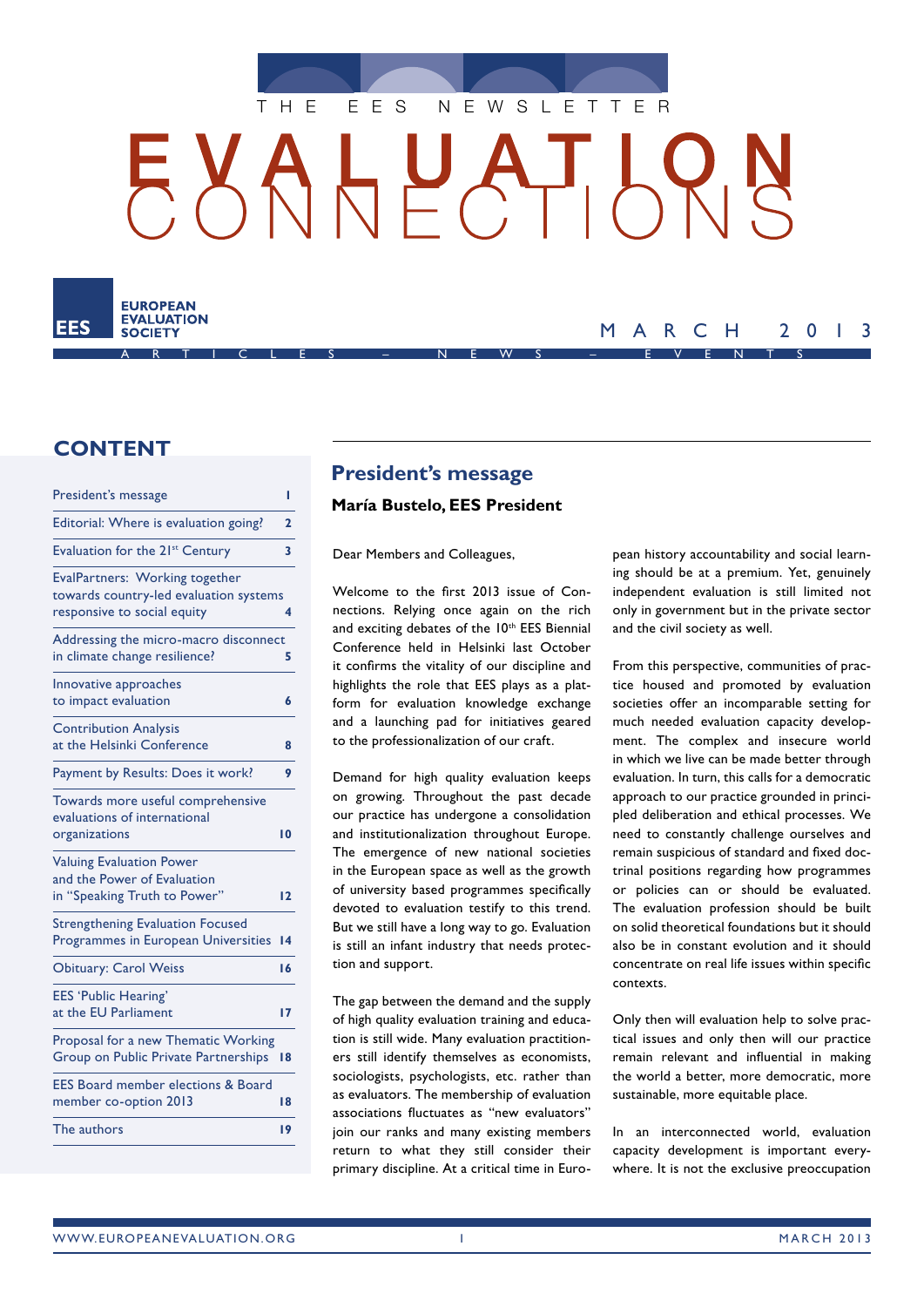# **EXALPATLQN**

of international development evaluators. The western industrial democracies are in dire need of stronger evaluation functions focused on problems that used to be considered the preserve of developing countries – excessive debt, high youth unemployment, massive inequality and governance dysfunctions. Indeed, developed countries have much to learn from the experience of developing countries in their pursuit of mutual accountability and partnership building.

One way of promoting evaluation capacity building is to foster communities of practice. "Communities of practice are groups of people who share a concern or a passion for something they do and learn how to do it better as they interact regularly"  $(Wenger, 2007)^{T}$ . A structured (and fun!) way to do this is through regular interaction in evaluation conferences and events and in their aftermath. Actively participating in evaluation societies as a VOPE (Voluntary Organization for Program Evaluation) could do much to foster evaluation in Europe and beyond.

We can all benefit from your active participation in communities of practice through diverse voluntary activities. Please do not hesitate to contact me or any other EES Board member. We stand ready to help you network with like minded colleagues.

María Bustelo EES President

1 Wenger, E. (2007) 'Communities of practice. A brief introduction'. *Communities of practice*, http://www.ewenger.com/ theory. See also: Lave, J. and E. Wenger (1991) *Situated Learning: Legitimate Peripheral Participation*, New York: Cambridge University Press.

### **EDITORIAL: WHERE IS EVALUATION GOING?**

### **Robert Picciotto**

This issue of Connections identifies key drivers of change that will shape evaluation practice in the years ahead. First, Robert Kirkpatrick highlights the revolutionary improvements in monitoring and evaluation practice that "big data" harnessed by the new information technologies have already begun to trigger. Vast, cheap, timely and accurate evidence will increasingly become available to track the progress of policy interventions and to adapt social programmes to changing needs.

Complementing the considerable impact that technology will induce on evaluation practice is the vast potential of networking. This is illustrated by Marco Segone's article: by 2012, the knowledge management system sponsored by an international evaluation partnership initiative had been accessed by 222,000 visitors from over 168 countries. In turn, Derek Poate's article sketches the emerging role of evaluation partnerships in tackling global challenges and identifies cutting edge methodological issues relevant to climate change adaptation evaluations.

All three articles demonstrate that the future of the evaluation discipline will be influenced by new ways of interacting and networking locally, nationally, regionally and globally. In turn, new evaluation methods will emerge to meet a growing demand for assessing complex interventions. Thus, innovative impact evaluation approaches adapted to complex circumstances are unveiled in the article authored by Elliot Stern et al. It summarizes the findings of a landmark study commissioned by the United Kingdom Department for International Development which demonstrates that mixed methods tailor made to the context are better fit to purpose than traditional methods when a large array of interrelated evaluation questions are put forward by policy makers.

Heeding this advice will improve the quality of evaluations and help deal with intense pressures on the evaluation discipline to generate valid evidence based prescriptions. Specifically the increased complexity of evaluation contexts, objects and issues is likely to fuel a rising demand for rigorous identification of the causal links that underlie postulated theories of change in evaluations. Specifically in complex operating and authorizing environments new methodological challenges will have to be mastered in order to ascertain the distinctive contributions of various actors and interventions to outcomes and impacts.

In this context, Jacques Toulemonde's article probes the state of the art of Contribution Analysis and concurs with John Mayne's assertion that it is coming of age while the assessment of payment by results evaluations confirms authored by Burt Perrin and Peter Wallace suggest that contribution analysis would have greatly improved the relevance and utility of evaluations of the Payment By Results approach to aid delivery.

Another instance of the need to improve the validity and use of evaluations is illustrated by Rob van den Berg's article on comprehensive evaluations of international development agencies. Here again decision makers have been pressing evaluators to come up with well documented answers to multi-faceted questions that straddle sectors, actors and borders.

While the effective demand for independent evaluation is undoubtedly high and rising it may well be lagging behind actual needs according to Sandiran Premakanthan's examination of the Canadian experience. Similarly, the article jointly authored by the University Study Programmes in Evaluation (USPE) network representatives points to a similar race between the growing need to enhance European evaluators' competencies and the supply of high quality university programmes at the diploma level. All in all, one can safely conclude that interesting times lie ahead for the evaluation discipline.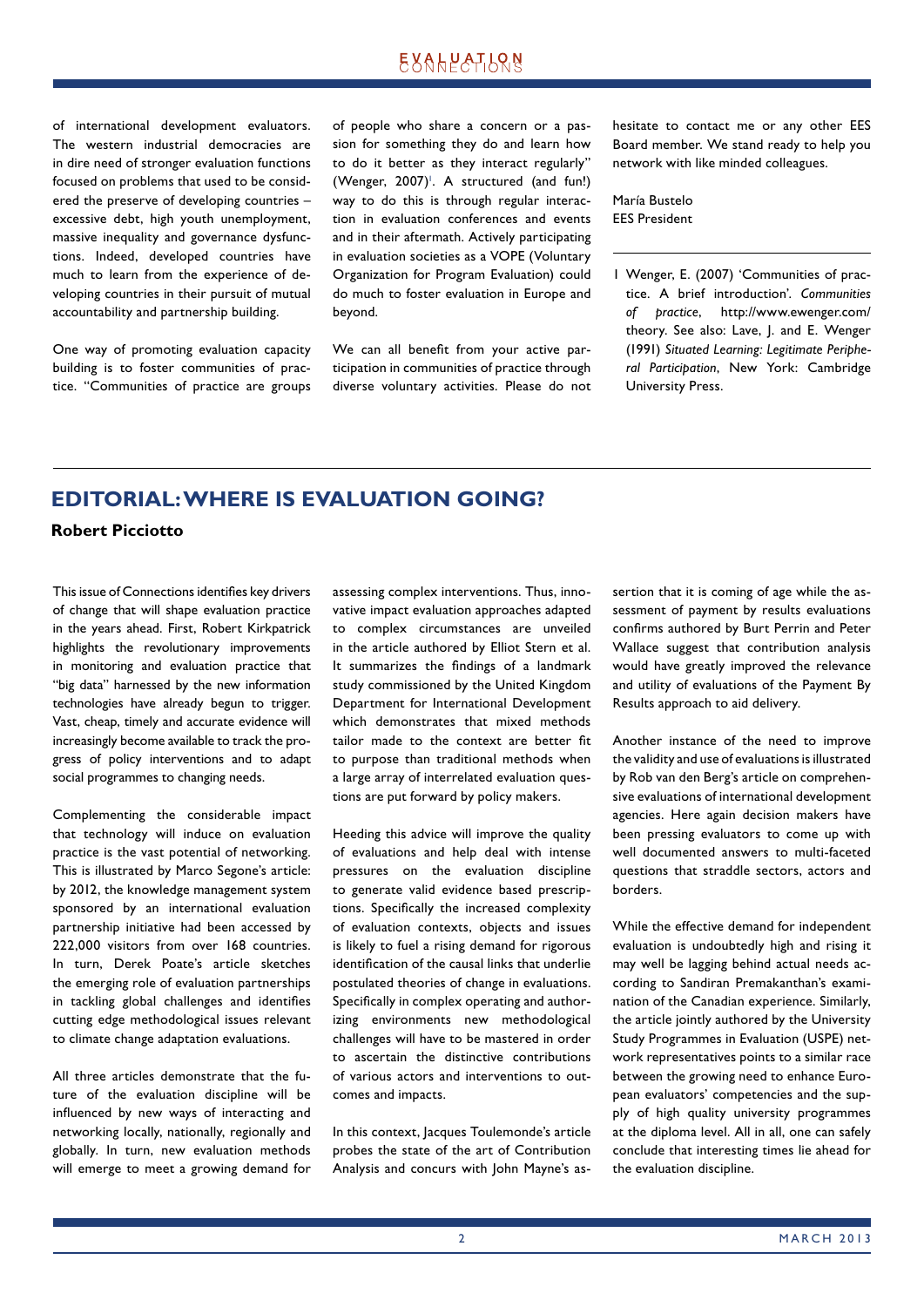# **EVALUATION FOR THE 21st CENTURY**

### **Robert Kirkpatrick**

After the Internet revolution, the mobile revolution, and the social media revolution, we find ourselves in a new, hyper-connected age. People everywhere access digital services through mobile phones. As they buy and sell goods, perform financial transactions, search for information, and share experiences through social networks they produce vast amounts of "big data." Private sector companies are already mining this information to discover patterns that reveal changing customer wants and needs or evidence about the effectiveness of their advertising campaigns. Similarly, when people's health, income, or food security circumstances change, they make use of the same information transmission services and leave recognizable digital footprints behind. Thus "big data" can help steer development programmes in the public sphere just as it guides corporate decisionmaking in the market place.

The United Nations Global Pulse initiative has demonstrated that the explosion in use of digital technologies by vulnerable populations in the developing world is generating actionable digital information about human well being. This is taking place in real-time as people go about their daily lives. As access to mobile devices and digital services becomes easier and cheaper the digital divide is closing - faster than earlier anticipated. The number of mobile subscribers in Nigeria has grown a thousandfold in 10 years. Jakarta now produces more tweets per day than any city on earth. Last year, twenty-four percent of the residents of Mogadishu checked into Facebook at least once a week. All of these activities are producing data. Once aggregated and made anonymous to protect privacy the information opens up unprecedented knowledge opportunities. We now have the capacity to understand not only how and where to target social interventions in real time but also to gather reliable evidence about the impacts of development policies and programmes.

For example, United Nations research carried out in collaboration with prominent data strategists has shown that social media chatter is an early indicator of spikes in unemployment. The price of food commodities mined from websites closely matches official Consumer Price Index in six Latin America and offers advance warning signs of price volatility. Similarly the volume of Tweets containing keywords is a reliable predictor of official food prices inflation.

It is also likely that exploration of mobile phone calling patterns processed so as to protect privacy will provide policy makers with a powerful lens to detect changes in the collective behavior of communities. At a basic level, such data can be used to generate a real-time awareness of population location and movement. Mobile carriers can, for example, "see" daily commutes as workers travel two or three cell towers away in the morning and return in the evening. Research has already shown that the size and frequency of airtime credit purchases is a good proxy for household income variations: the more one earns, the larger the amount of credit one purchases. Mobile carriers also tell that anonymous records of how people use their phones are valid and accurate pointers of demographic characteristics such as age and gender.

Experts operating in the private sector assert that the true potential of "big data" only becomes apparent when one begins to combine different streams of information. It is likely that this assertion will also hold true in applications to development monitoring and evaluation. For example, a new livelihoods programme just getting underway may be targeting young women and provide them with marketable skills. Soon after the programme is launched "big data" analysis (using models already employed by mobile carriers) would disclose anonymous increases in airtime purchases as a proxy for increased incomes. Shifts in daily movement patterns from one resembling a job search to one that indicates a regular commute would also be detected. Meanwhile, online social media conversation would reveal young women publicly discussing their participation in the programme and their successes or failures in finding employment and their ongoing experiences at work.

Two distinct opportunities for development evaluation can be identified: one near-term, one a bit further out. The first opportunity derives from the fact that "big data" gets "big" because it is constantly being archived: retrospective analysis of digital signals that a beneficiary population generates can provide a cheap, timely and accurate evidence base for evaluating on-going programmes. The second opportunity is more radical. Built into development programmes from the very outset it would make "real-time evaluation" possible. In combination with contemporary evaluation approaches that seek to ascertain "attribution" and/or "contribution" the new technologies have the potential of revolutionizing evaluation practice by tracking the outcomes and impacts of adaptable programmes within the volatile contexts of developing regions.

Participatory evaluation will also be enriched by the social media technologies. They are not merely data sources but also platforms for engaging directly with beneficiaries, and as such, they represent tools of pro-active social inquiry, evaluative investigation, as well as testing and verification of programme hypotheses. Embracing the new technologies would enable a more agile, iterative, and adaptive approach to development interventions in which real-time feedback enables nimble course correction, greater resilience to disruption by exogenous shocks and accelerated achievement of results<sup>1</sup>.

<sup>1</sup> http://www.unglobalpulse.org/BigDataforDevWhitePaper.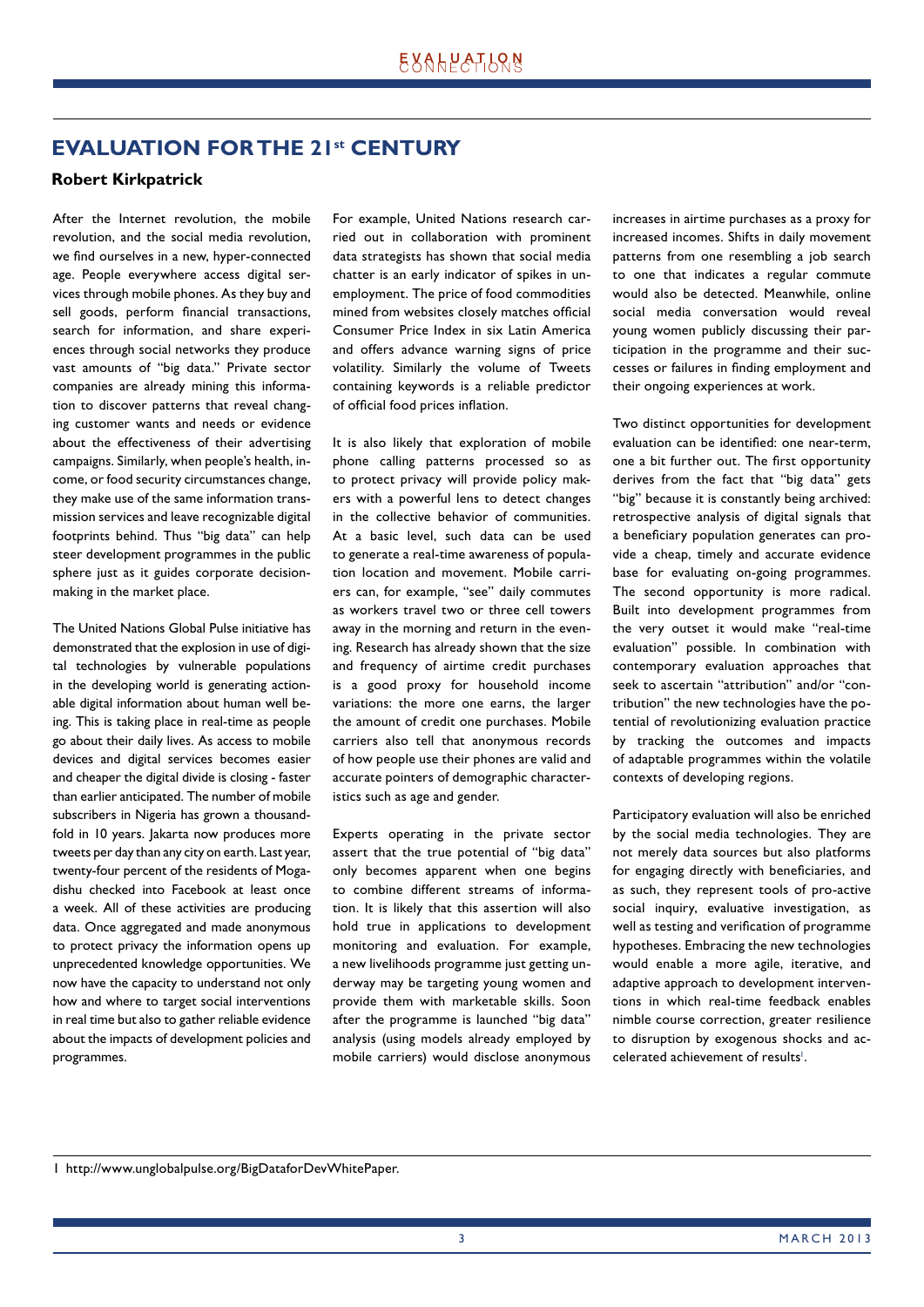# **EVALPARTNERS: WORKING TOGETHER TOWARDS COUNTRY-LED EVALUATION SYSTEMS RESPONSIVE TO SOCIAL EQUITY**

### **Marco Segone**

In recent years, and in line with the 2002 Millennium Declaration, multi-lateral and bilateral development partners have been working collectively and individually to promote programmes that are equity-focused, genderresponsive and foster human rights. The Paris Declaration on Aid Effectiveness endorsed in 2005, and the 2008 Accra follow-up meeting, stated that national ownership and leadership are overarching factors for ensuring good development outcomes. The implications for the evaluation function are fundamental.

The principle of ownership means that countries should own and lead their country-led evaluation systems, while donors and international organizations should support sustainable national evaluation capacity development. The recent 2012 Busan Highlevel forum re-affirmed the above principles, while recognizing that the international development arena has changed significantly. As a result, new modalities such as South/ South and triangular cooperation, and new stakeholders such as Civil Society Organizations (CSOs), have been explicitly recognized in the Busan's Declaration on "Partnership for effective development cooperation".

Meanwhile, civil society has played an increasingly central and active role in promoting greater accountability for public action, through evaluation. National and regional Voluntary Organizations for Professional Evaluation (VOPEs) grew from 15 in the 1990s to more than 135 by 2012<sup>1</sup>. Acknowledging the enhanced role of civil society, UNICEF and IOCE launched EvalPartners<sup>2</sup>. EvalPartners was met with a surge of enthusiasm evidenced in the joining of 27 members, notably all regional and major VOPEs (including European Evaluation Society and IDEAS) and several UN agencies, within a few months of its launch.

The goal of the EvalPartners Initiative is to contribute to the enhancement of the capacity of Civil Society Organizations (CSOs)  $-$  notably, VOPEs  $-$  to influence policymakers, other key stakeholders and public opinion, so that public policies are evidenceinformed and support equity in development processes and results. Based on the shared conceptual framework on National Evaluation  $\sf{Capacity}$  Development $^3$  calling for a system approach covering individual capacities, institutional capacity and an enabling environment, the expected outcome of Eval-Partners would be three-fold:

- VOPEs would be stronger. Their institutional and organizational capacities would be enhanced.
- VOPEs would be more influential. They would be better able to play strategic roles in strengthening the enabling environment for evaluation within their countries. In so doing, they would help to improve national evaluation systems and to promote the use of evaluation evidence in the development of policies geared towards effective, equitable and gender responsive development results.
- VOPEs would develop sustainable strategies to enhance the evaluation skills, knowledge and capacities of their members, and of evaluators more widely, to manage and conduct credible and useful evaluations.

Towards these ends, EvalPartners carried out a mapping<sup>4</sup> of existing VOPEs, documented good practices and organized a major Forum $5$ in Thailand in which, for the first time ever, the presidents/chairs of all Regional VOPEs, as well as 30+ national VOPEs and highlevel representatives from the World Bank, UNEG, UNDP, UNICEF, UNWomen, UNV, Red Cross, and other key stakeholders met together to discuss the shared framework on National Evaluation Capacity Development and concrete actions to strengthen VOPE capacities.

EvalPartners also enhanced MyM&E<sup>6</sup>, a user-friendly knowledge management system to strengthen national evaluation capacity. In addition to being a learning resource, MyM&E facilitates the strengthening of a global evaluation community, while identifying good practices and lessons learned. The number of visitors has gone up from about 22,000 in 2010 to almost 43,000 in 2011 and to over 222,000 in 2012 with

visitors from over 168 countries. The downloads increased from about 76,000 pages in 2010 to about 111,000 in 2011 to almost 816,000 in 2012.

In 2012 a new innovative e-learning programme on Development Evaluation<sup>7</sup> taught by 33 world-level keynote speakers was launched. So far, about 8,000 people from 168 countries registered. At the end of the first course, over 70% declared they were satisfied with their experience of the e-learning, and over 88% stated they are planning to attend future e-learning courses organized by MyM&E.

We stand at a historical moment in evaluation history, in which a critical mass of VOPEs, international organizations and bilateral Governments are ready to work together to enhance the use of evaluation for better policy making, as stated in the Chiang Mai Declaration<sup>8</sup> endorsed by 80 leaders at the EvalPartners' International Forum in December 2012. It will be up to each of us to sustain this critical momentum, with the aim of declaring 2015 the International Year of Evaluation.

- 1 Rugh, *The growth and evolving capacities of VOPEs*, forthcoming.
- 2 Please visit http://www.mymande.org/ evalpartners for additional information
- 3 Segone, Heider, Oksanen, de Silva and Sanz, *Towards a shared framework for National Evaluation Capacity Development*, forthcoming
- 4 Please visit http://www.mymande.org/ evalpartners/international-mapping-ofevaluation for additional information
- 5 Please visit http://www.mymande. org/evalpartners/forum for additional information on the forum
- 6 Please visit www.mymande.org for additional information
- 7 Please visit http://mymande.org/elearning for additional information and registration
- 8 Please visit http://www.mymande. org/sites/default/files/Declaration evalpartners\_English.pdf to download the Declaration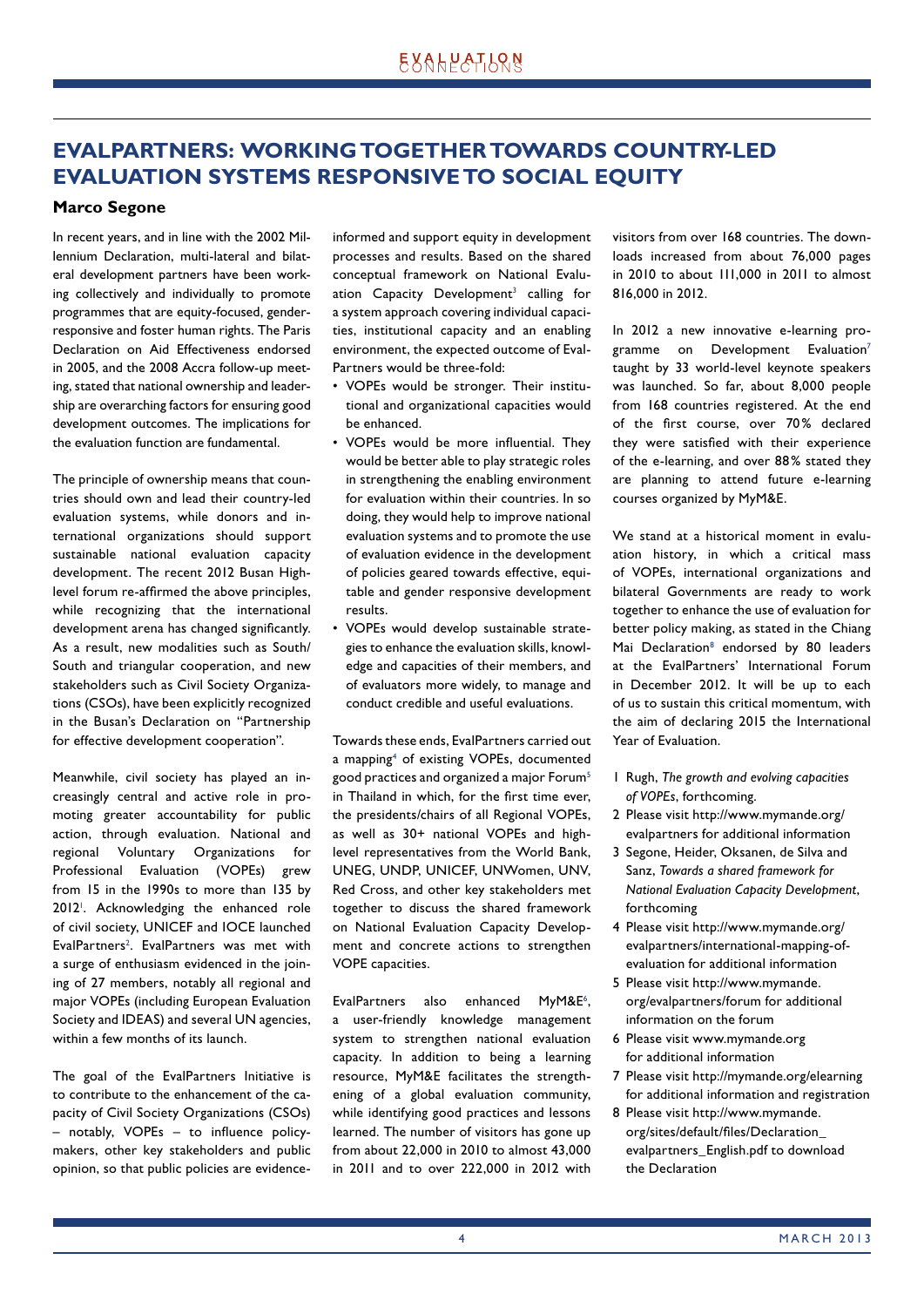# **ADDRESSING THE MICRO-MACRO DISCONNECT IN CLIMATE CHANGE RESILIENCE?**<sup>1</sup>

### **Derek Poate**

Two main responses to climate change are mitigation – an anthropogenic intervention to reduce the sources or enhance the sinks of greenhouse gases – and adaptation – adjustments in natural or human systems in response to actual or expected climatic stimuli or their effects so as to moderate harm or exploit beneficial opportunities.

The two approaches are not necessarily discrete or mutually exclusive. Adaptation may contribute to mitigation (e.g. afforestation) while mitigation may induce adaptation (e.g. demand for renewables may change farming systems). There may also be trade-offs and synergies between the two. The main focus of this article is on adaptation and the capacity to adapt, i.e. resilience

Achieving resilience often requires capacity building to prevent or withstand shocks, rebuild, and respond to change… and surprises. This implies that individuals are equipped to adapt to climate change but in turn this is a function of individuals' access to resources so that the adaptive capacity of societies also depends on a collective ability to act in the face of the threats posed by climate variability and change.

In many instances, the most vulnerable populations to climate-related shocks and stresses are women and the poor. Particular vulnerabilities for women are identified with regard to access to health, dependence on agriculture and access to water, formal and informal labour, climate-related disasters, displacement and conflict. The vulnerability of the poor is generally seen as resulting from limited access to assets combined with physical exposure to predicted climaterelated hazards.

Evaluation approaches have so far developed in response to the different interventions to tackle the challenges of adaptation. Broadly categorised, these tend to be either upstream actions to develop the capacity of government and institutions to understand climate change and integrate adaptation into decision-making; or downstream, to build coping mechanisms, adapt systems to incremental climate change and explore transformation of agricultural systems.

The Helsinki panel presentations explored these challenges from two perspectives. Paula Silva Villanueva looked at the downstream problem of framing adaptation at a local level and argued for monitoring through a basket of process indicators based around four dimensions:

- **Adaptive capacity** changes in perspectives, attitude, behavior and practice *at all levels.*
- **Underlying causes of poverty and vulnerability:** access to land, markets, technology ...
- **Climate risk management** dealing with uncertainty.
- **Context** interdependency across scales, multiple interests and levels of decisionmaking.

She argued that little or no attention has been given to capturing the decision-making processes at household level. Adaptation cannot be evaluated without taking into consideration social dimensions of change and decision-making. For this reason, indicators must reflect multiple interacting processes and dimensions of decision making beyond programme/project deadlines and "target" areas. This brings interdependency across levels and a concern for the broader operational environment within which communities live, as this will affect how capacity translates into action.

Gil Yaron looked at emerging experience in Ethiopia where DFID is supporting the Government's Climate Resilient Green Economy Strategy, an upstream initiative developing two strands of projects. One deals with organisation and institution building; the other to develop clean technology and climate change resilient projects.

The M&E approach is trying to develop a theory of change to identify how organisational and institutional capacity building and learning could transform macro-level climate funding to micro level impacts. A major part of the approach has been to develop a process monitoring tool to track performance of government organisations to feed back



*Figure 1 Source: Adapted from Brooks et al, 20112*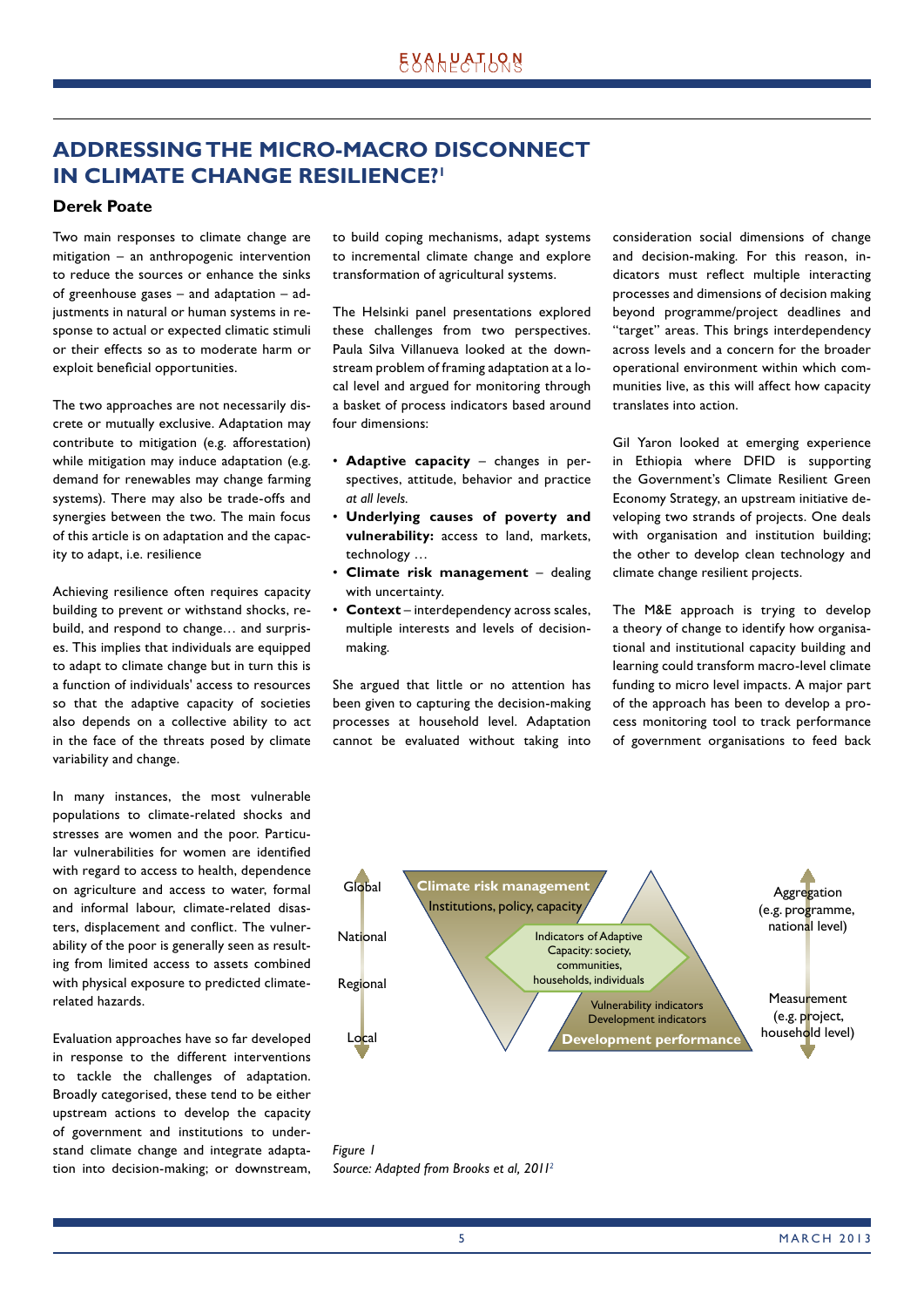# **EXALPATLQN**

how their climate change capacity is developing.

Robbie Gregorowski built on the two examples to argue that climate change M&E frameworks need to:

- combine top down and bottom up approaches
- create a link between integrating climate change into policy/institutions with actions at the household/community level

Combining upstream climate risk management and downstream development outcomes requires indicators of adaptive capacity – at society, community, household and individual level. It is only through collective societal action to bring about the transformative change required that climate change adaptation will be successful. This ultimately comes down to adaptive capacity at all levels and not a dichotomy between climate risk management at the top and development outcomes at the bottom.

Evaluation should not separate the two streams but current experience suggests there is a missing middle between analysis of the policy environment and of development outcomes. The missing middle reflect a gap in assessment of the adaptive capacity and behavior of people and society as illustrated in Figure 1.

'Adaptive capacity' draws together the macro and micro levels: 'capacity and preparedness to confront longer-term adaptation issues at the institutional level and, flexible and resilient systems, institutions and governance that allow societies to respond to climate change and to uncertain and evolving risks.'

**A simple theory of change would be: 'Climate change adaptation is complex, operating across multiple scales, sectors and involving multiple processes. The M&E of climate change adaptation revolves around how best to 'bring the people' at all levels into the scheme. The one uniting factor is adaptive capacity – for society, institutions, communities, households, and individuals.'**

The major determinants of adaptive capacity should be relevant and applicable across stakeholders and across scales and across all sectors. Potentially, this approach provides a basis for the development of a set of indicators of adaptive capacity that would form the 'glue' that links upstream and downstream climate change adaptation efforts and connects climate risk management at national and international levels (institutions) to resilience-building for the climate vulnerable poor (the people).

The key question going forward is: can such a set of indicators be used to demonstrate whether people (societies) are adapting and innovating in response to the long term threats posed by climate change? In other words – is society as a whole building sufficient 'adaptive capacity'.

- 1 This article reflects the deliberations of the 2012 EES Biennial Conference panel in Helsinki chaired by Derek Poate and funded by the Rockefeller Foundation. It included presentations by Paula Silva Villanueva, Gil Yaron and Robbie Gregorowski. Piva Bell commented on the presentations.
- 2 Brooks, Nick., Simon Anderson, Jessica Ayers, Ian Burton and Ian Tellam (2011) Tracking adaptation and measuring develop ment. *IIED Climate Change Working Paper No. 1.* IIED

# **INNOVATIVE APPROACHES TO IMPACT EVALUATION**

**Elliot Stern, Nicoletta Stame, Kim Forss and Barbara Befani**

Two sessions at the EES Helsinki Conference offered a glimpse into the thinking behind a recent report prepared for the UK's Department for International Development (DFID) *Broadening the range of impact evalu*ation designs and methods<sup>1</sup>.

The study was expected 'to test the case that alternatives to experimental and quasiexperimental designs can have equivalent robustness and credibility – they are different but equal' and to develop a broader range of designs for impact evaluations (IEs). This was against a background of new kinds of complex international development interventions (e.g. governance, post conflict reconstruction and state-building, democratization and climate change mitigation) which have proved difficult to evaluate with traditional IE approaches.

Traditional approaches to IE such as RCTs tend to search for particular short-term effects and to attribute them to a single 'cause' (the intervention). This is suitable for simple interventions in circumstances where a counterfactual logic can be tested and where a narrow evaluation question such as 'does the program work?' is being asked. The study looked for evaluation designs suited to other circumstances, e.g. where a larger array of questions more relevant to complex programmes are being probed.

The study drew on philosophy of science findings (causation and explanation) and social science research methodology and theory as well as on the evaluation literature. It built on OECD/Development Aid Committee definitions of 'impact' which is widely shared in the development community. Finally it acknowledged that programme effects are often indirect; that results can be unintended; that contribution can be as important as attribution; and that policy makers need explanation as well as measurement of outcomes if they are to learn.

Linking causes and effects involves what scientists call drawing a 'causal inference'. From this perspective IE moves evaluation closer to the world of scientific research. Four main approaches to causal inference were reviewed: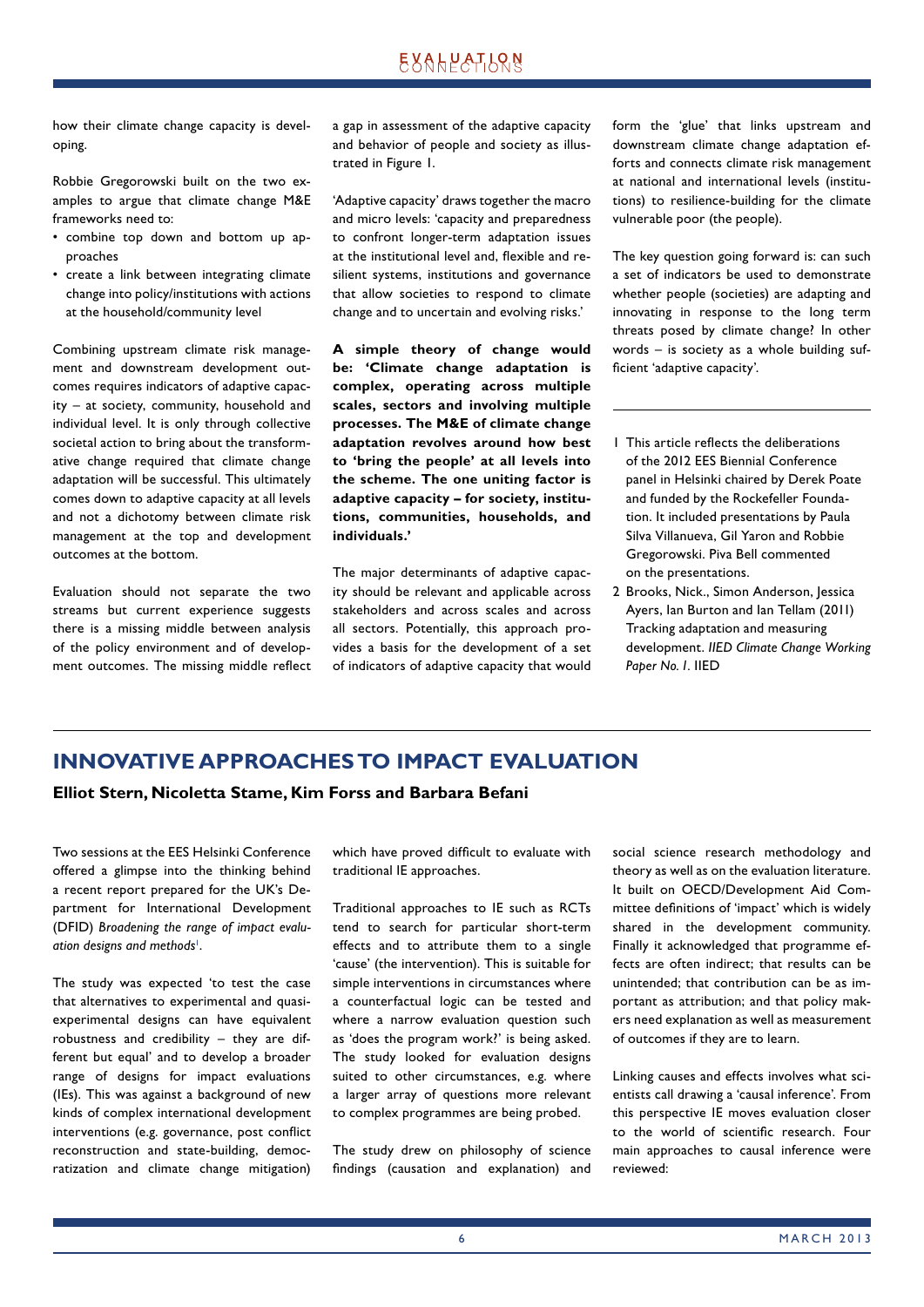- Regularity or statistical association
- Counterfactuals assessing what would have happened without a programme or policy
- Multiple-conjuncture where programmes contribute rather than have effects on their own; and
- Generative causation that tries to identify causal mechanisms in context.

Each of these approaches was assessed in terms of its pre-requisites especially in terms of how far a programme is necessary and/or sufficient to generate observed effects. It quickly emerged that all IE designs also have strengths and weaknesses. This is why combining methods is important in IE.

Different types of IE questions were therefore considered, each of which leads to a distinctive IE design. The first is the traditional IE question:

1. To what extent can a specific impact be attributed to the intervention or programme? (experimental logic, mostly quantitative)

The next three are more relevant to IE of complex programmes:

- 2. Has the intervention made a difference e.g. added value? (contributory cause, mostly qualitative)
- 3. How has the intervention made a difference? (explanatory analysis)
- 4. Can this intervention or programme be expected to work elsewhere / when? (generalisability and transferability)

The study analyzed contemporary international development programmes and identified some typical complex programme attributes, e.g. overlapping interventions with similar aims, multiple activities within the same programme, customized non standard activities, programs working indirectly through agents, programmes where impacts were likely to be long term and even intangible. Five IE designs were identified (see box below), that in different ways can help answer particular questions about particular programs.

### **Five IE Designs**

**Experimental:** RCTs, Quasi Experiments, Natural Experiments

**Statistical:** Statistical Modelling, Longitudinal Studies, Econometrics

### **Theory-based**

- a) Causal process designs: Theory of Change, Process Tracing, Contribution Analysis, impact pathways,
- b) Causal mechanism designs: Realist evaluation, Congruence analysis

### **'Case-based' approaches**

- a) Interpretative: Naturalistic, Grounded theory, Ethnography
- b) Structured: Configurations, QCA, Within-Case- Analysis, Simulations and network analysis

### **Participatory**

- a) Normative designs: Participatory or democratic evaluation, Empowerment evaluation,
- b) Agency designs: Learning by doing, Policy dialogue, Collaborative Action Research

Designs have to be matched to evaluation questions and program attributes; and to different programme stages and different programme levels. Multi-level programmes may require multi-level 'nested' designs. The study also emphasized the limited range of IE designs and methods now in use and the urgent need to test innovative methods in real world settings.

Highlights of the Helsinki Conference debate triggered by the above findings included:

- **The challenge of external validity:** Tackling this challenge is one reason why alternatives to experiment are needed. A "rigorous" experiment can show the effects of an intervention in a specific situation (here, for us, in these circumstances). RCTs rank high on internal validity – but say little about what works in another time and place – external validity. Yet policy learning requires generalization which in turn depends on understanding the mixes of contextual and policy elements that work in different situations; and building typologies of contexts and mechanisms. Moreover, policy learning is not simply transfer for use elsewhere.
- **What is meant by rigorous methods?** Every methodology has its own quality criteria. But there are also process requirements for rigour: a method should be systematic, logical, transparent, documented and open to scrutiny.
- **What is impact?** Most participants expressed views about impact that challenge the value of a simple indicator of success, e.g. a programme may reduce a threat (e.g. violence against women) which goes beyond ascertaining a positive outcome. Impact depends on the nature of the phenomenon: it is a reflexive outcome: 'you change me, I change you'. It is the combination of factors (elements of a causal package), interacting among each other. It also emanates from partners countries collaboration. What beneficiaries experience or do may differ from what international agencies intended.
- **How to develop capacity?** There are many actors in this drama! Capacity requires mastering a variety of research methods needed to apply a chosen design. Can the single evaluator possess all necessary skills? To what extent are teams essential and how can academic resources improve individual and team competencies? Capacity goes beyond the evaluator: evaluation commissioners have to be sensitive to the range of IE questions that need to be answered; and be flexible enough to recognize 'emergent' programme properties in order to adapt designs. How beneficiaries participate in the evaluation, will shape much of the impact – all actors have 'agency'. The evaluator has to facilitate this overall process.
- **The UK policy context:** Andrea Cook, of DFID, emphasized that whilst the UK aid budget has increased, there is intensive scrutiny of development policy in the media, hence the government's interest in development results. A new "Independent Commission on Aid Impact" now reports directly to Parliament. Programs have become more ambitious, and the program portfolio is more diversified. Development evaluators work in highly complex environments, where more people participate, which makes controlling implementation difficult. This is ultimately why the study was commissioned.
- 1 The study team, led by Elliot Stern, included Nicoletta Stame, Kim Forss, Barbara Befani, John Mayne and Rick Davies. See: http://www.dfid.gov.uk/Documents/ publications1/design-method-impact-eval. pdf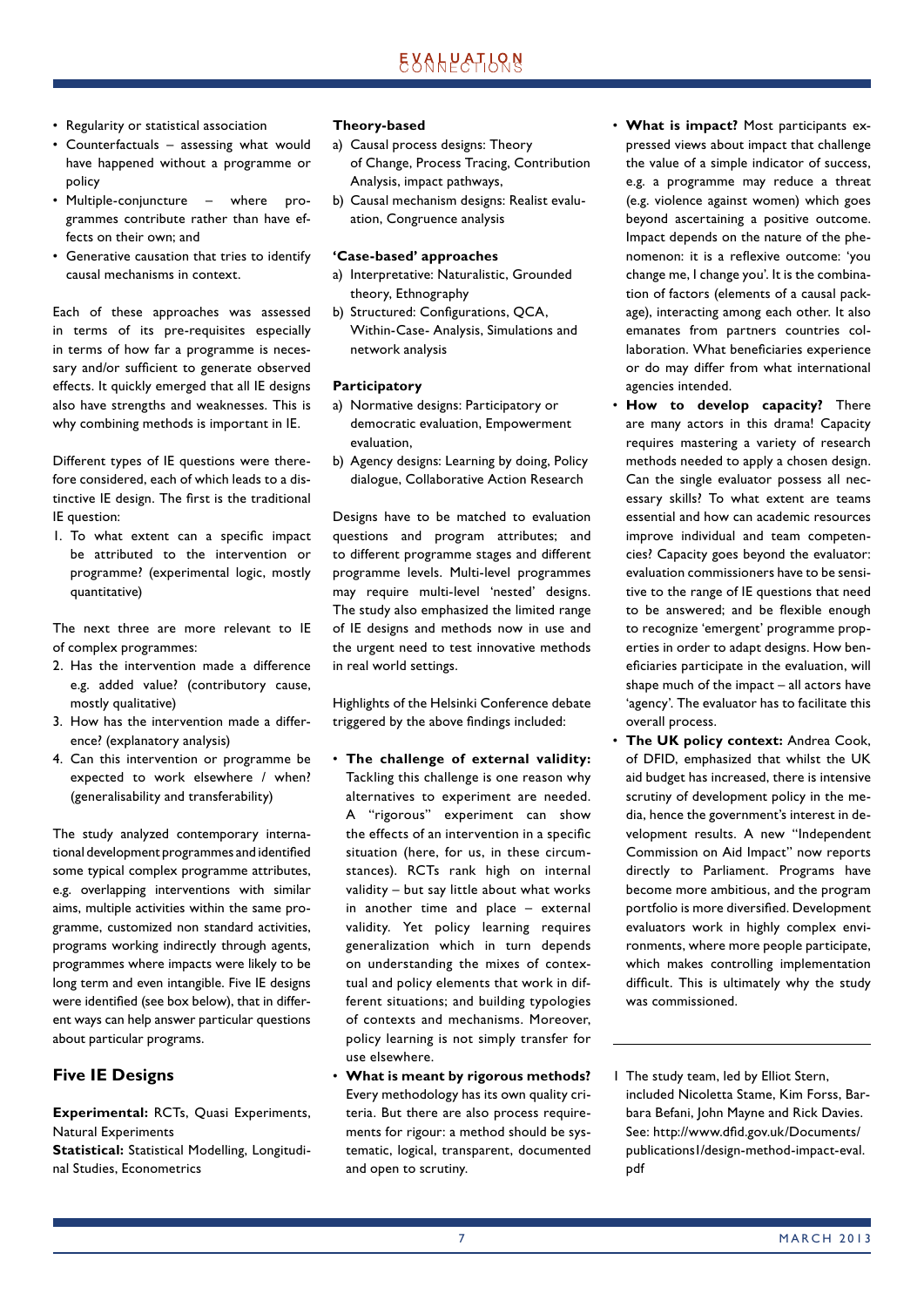# **CONTRIBUTION ANALYSIS AT THE HELSINKI CONFERENCE**

### **Jacques Toulemonde**

Contribution Analysis (CA) implements the principle of theory based evaluation through a pragmatic six-step approach. First, it sets out the cause-and-effect issue to be addressed. Second, it puts forward a postulated theory of change. Third, it gathers evidence in order to confirm or refute the theory. Fourth, it develops a series of contribution claims that make up a contribution story. Fifth, it identifies and bridges the remaining gaps in the evidence base. Sixth, it revises and finalizes the contribution story. This approach ensures that all causal links of the theory of change are examined, reports on whether the intended changes occurred or not, and analyses the main contributing causes to such changes, including the programme under evaluation.

Over the last ten years, CA has attracted visible interest in international events, including the Prague 9<sup>th</sup> Biennial Conference in 2010. However, even by then, instances of rigorous CA implementation were surprisingly scarce and the theoretical foundations of the approach remained fragile.

In July 2012, a special issue of *'Evaluation – The Journal of Theory, Research and Practice'* was devoted to CA<sup>1</sup>. This issue consisting of eight articles was edited by John Mayne, who had initiated the idea of CA over a decade before. The preparation of the Special Issue offered a unique opportunity for reflection and sharing of practical experiences. Highlights of the Special Issue were presented at the Helsinki EES Conference in 2012 in a panel session gathering several of the authors: Sebastian Lemire (Ramboll Management), Tamara Mulherin (Results LAB), and lacques Toulemonde (Eureval and Lyon University), as well as Rob van den Berg who is using CA at the Evaluation Office of the Global Environment Facility (GEF). The session attracted 70 participants and triggered lively discussions summarised below.

### **Strengthening theoretical foundations**

In the Special Issue, John Mayne and other authors undertook to clarify and deepen some key concepts on which the approach is based. A first example relates to eliciting the *theory of change* (Step 2 of CA). It was acknowledged that the analyst cannot just rely on a logic model displaying the intended effects and the mechanisms through which they are meant to derive from one another. For every link in the causal chains, the analyst should also identify other influential factors, plus feed-back loops and alternative explanations. Refining the theory of change into such complicated causal packages is the price to pay for identifying all the contributory causes that need to be analysed.

Furthermore, the findings of a CA are drafted (Step 4) and finalised (Step 6) in the form of a contribution story that assembles a series of *contribution claims* that follow the successive links of the causal chains. For instance, a given contribution claim may state that A and B did occur, that A contributed to B in conjunction with X, Y, and Z, and that A was the second contributing cause of B by order of influence. In the same analysis, some contribution claims may be supported by statistical analyses and others may derive from case studies or from other analytical methods. Since various methods and tools may be used in the same analysis, CA cannot be considered as a method or tool on its own, but should rather be seen as a framework approach.

A given contribution claim may rely on an attribution analysis involving a counterfactual, but other claims in the same analysis may just derive from an inquiry into contributing causes that are deemed to be the particularly influential. On the other hand, the contribution story as a whole is free of any counterfactual reasoning. In this sense, attribution analysis and contribution analysis are truly alternative options.

### **Towards setting quality criteria**

In his paper, Michael Patton concludes that the quality of a CA cannot be a matter of methodological standards and validity thresholds but rather one of *rigorous thinking*

secured by an *open critique.* Building on all papers of the Special Issue, it can be said that the rigor of the analysis may be assessed by asking at least four sets of questions:

- Was the theory of change elicited appropriately? Is it in line with available knowledge and free of logical gaps? Does it pay sufficient attention to influencing factors and alternative explanations?
- Have the evidence gathering efforts been sufficient? Does the evidence cover all links of the causal chains? Does it cover all influencing factors and alternative explanations identified in the theory of change?
- Are the contribution claims credible enough? Do they hold up in terms of traceability, appropriateness and validity of the arguments? Do they rely on judicious triangulation of information sources?
- Has the draft contribution story been submitted to a proper critique? Was the critique thorough, timely and open?

These questions sketch the set of criteria that will have to be developed in order to assess the quality of the approach. A pending issue is the extent to which quality benchmarks could be set for such criteria in the future.

### **Delineating the area of relevance**

The Special Issue describes 14 examples of CA implemented in various settings (governmental, non-governmental, and international organisations). In all these examples, useful lessons have been learned from impact analyses in circumstances where no credible counterfactual could have been developed. For example, Michael Patton shows how CA was used in the evaluation of the Paris Declaration a landmark international agreement aiming to improve the effectiveness of development aid. The International Reference Group supervising this worldwide evaluation endorsed CA as a credible approach to analysing impacts. Moreover, the Group members engaged in thorough discussions and constructive criticism on contribution claims.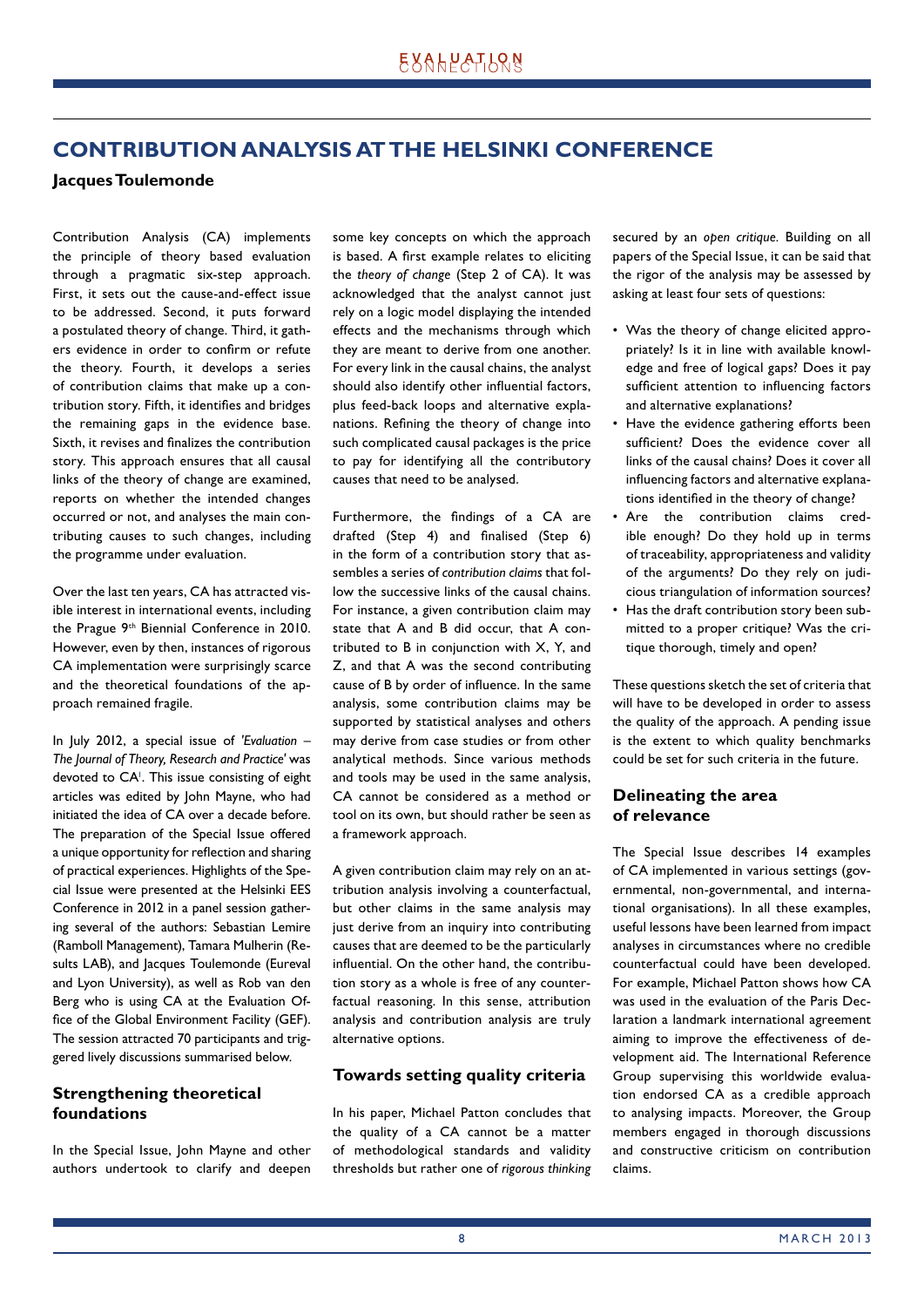In Helsinki, Rob van den Berg exemplified the area of relevance of CA by showing that GEF applies this approach to evaluating relatively small interventions that are intended to play a catalytic role at the first of many steps towards broad objectives set at a high aggregate level. In other words, CA is used for assessing whether up-scaling and mainstreaming occurs, i.e. whether the intervention acted as the spark that lighted the fire. This illustrates the potential of CA for analysing impacts in the case of long causal chains, cascading mechanisms affecting successive groups or systems, and shifts from micro to macro level.

CA also has a potential to analyse impact which cannot be subjected to an attribution analysis because the intervention was not implemented in a stable manner, because causal mechanisms and contextual factors are too intricate, because available data do not reach a satisfactory statistical threshold, or simply because some key changes are not measurable.

A comparison of the debates held on CA in Helsinki (2012) and Prague (2010) shows that the approach has gained considerable credibility, clarity, and maturity over the past two years. In other words, and as Mayne stated in the Special Issue, "CA is coming of age".

### **PAYMENT BY RESULTS: DOES IT WORK?**

### **Burt Perrin and Peter Wallace**

There is no agreement about a single definition of payment by results (PBR) but it usually refers to a form of financing that makes payments contingent on the independent verification of results. It has three key elements: (i) payments based on results; (ii) recipient discretion regarding *how* results are achieved; and (iii) verification of results as the trigger for disbursement. To learn from experience, the Evaluation Department of DFID commissioned an independent study of PBR in development assistance<sup>1</sup>. The findings were presented at the 2012 EES biennial conference in Helsinki. This article presents a summary.

The study had three main objectives:

- To identify and synthesise evidence, to the extent possible, from evaluations of PBR ap-proaches in development.
- To provide an analytical critique of the quality of existing evaluations.
- To provide guidance for approaches, including evaluation questions and methods, to future evaluations of PBR programmes.

### **Evidence base**

Most readily identified research and evaluation studies of PBR reviewed by the study were in the health sector. They almost invariably aimed at enhancing incentives to service provider organisations and individuals rather than governments. The importance of an outcome (or results) orientation that focuses on actual benefits rather than inputs and outputs (i.e. services provided) is uncontested. On the other hand, the evidence regarding the potential of PBR incentives to change professional practice is weak. Perhaps the most optimistic conclusion that can be drawn is that contracting out may increase verifiable short-term access and use of health services. Improved health outcomes are more elusive given other influences and unintended effects.

All in all, there is limited evidence to date that PBR approaches offer value-added compared to other modalities. Implementation of PBR has encountered significant challenges. Attention to such basic questions as the efficacy of incentives mechanisms, cost effectiveness relative to other approaches, impact on equity, sustainability, etc. has been limited. What emerges strongly from the evidence base is that PBR approaches never operate alone, but as part of a package of increased funding, technical support, training, new management structures and monitoring systems, and often in the context of a significant reform effort. Furthermore, the diversity and complexity of interventions reviewed precluded meaningful generalisation.

### **Quality of PBR studies**

Practically all the "evaluations" identified were carried out by people who identify themselves as researchers. The studies did not comply with the OECD/Development Assistance Committee (DAC) Evaluation Criteria or the Evaluation Quality Standards<sup>2</sup> that DFID along with other bi-lateral aid agencies have endorsed. In particular, there was limited attention to the five DAC evaluation criteria, with the exception of achievement of objectives (effectiveness).

Similarly as research, the quality of studies was considered poor by major systemic reviews and critiques. It proved impractical to implement sophisticated experimental or quasi-experimental designs. The resulting biases compromised the ability to draw valid conclusions from the data collected. Alternative evaluation approaches better suited to evaluation of complex situations, e.g. realist evaluation or contribution analysis, were not attempted. In order to be able to apply or adapt findings from one setting or situation to another, it would have been necessary to unpack and test the mechanisms at work.

### **Guidance for future PBR evaluations**

The most important outcome of the study was to provide guidance for future PBR evaluations.

First, before considering potential methodological options, they should identify *the questions* that need to be addressed. Second, they should identify the mechanisms and the sets of circum-stances under which PBR approaches are expected to make a positive difference. Third, attention should be

<sup>1</sup> Evaluation, *Special Issue: Contribution Analysis*, Sage, Volume 18, Number 3, July 2012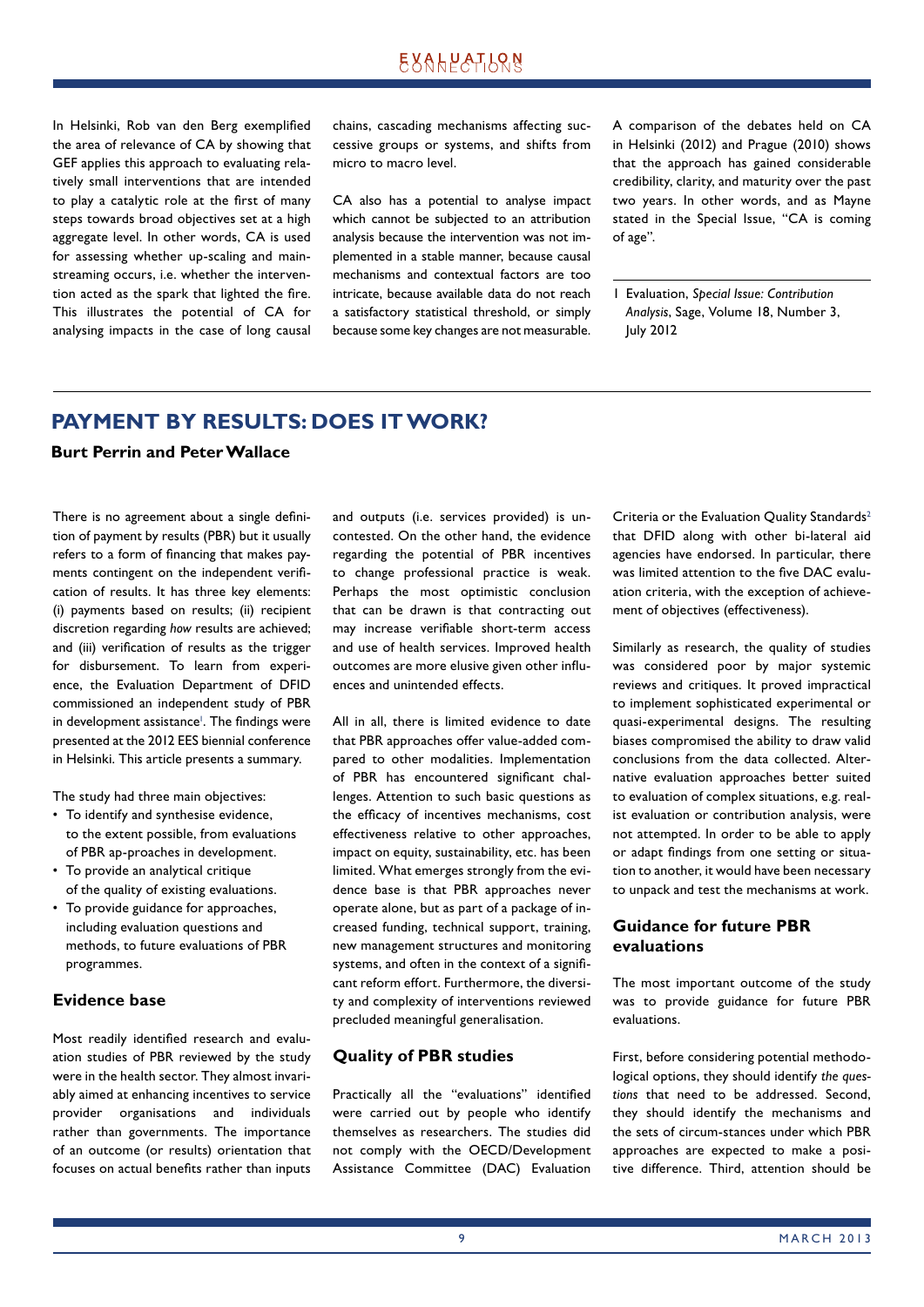# **EXALPATLQN**

devoted to cost effectiveness issues. Fourth, systematic comparison with other poten-tial approaches and strategies and their effects on incentives should be probed. Fifth, evaluation should explore and describe the *process* by which PBR initiatives are implemented in practice, and the reasons why changes from the original conception may be needed. Sixth and finally, un-intended effects and the means of minimizing them should be should be ascertained. This would likely lead to recommendations about improved PBR designs. PBR initiatives beyond the health sector as well as schemes aimed at governments also deserve to be evaluated.

No single method is "best". There are significant opportunities for theory-based approaches that can identify and document the mechanisms at play. Realist evaluation approaches that seek to identify what works

for whom in what circumstances may be particularly suited to evaluation of PBR schemes. A mixed method approach is probably optimal.

In all cases, articulation of a theory of change would aid in the selection of evaluation questions. Given the complex context in which PBR schemes operate and the multiplicity of explanatory factors, a contribution analysis approach rather than a linear cause-andeffect model is likely to be the most appropriate. Preference should be given to evaluation approaches that can best in-form policy and programming decisions on a timely and costeffective basis.

### **Conclusion**

PBR may be an appropriate mechanism in certain circumstances. However, it is unlikely to be effective in all situations. The value of PBR is, as of now, unproven. A broader range of research and evaluation approaches and tighter quality assurance arrangements should be adopted so as to reach more definitive conclusions about the potential of PBR to improve aid delivery.

- 1 The full report is available at: http://www. dfid.gov.uk/Documents/publicationsl/ evaluation/payment-results-currentapproaches-future-needs.pdf .
- 2 OECD DAC Network on Development Evaluation. *Evaluating Development Co-operation: Summary of Key Norms and Standards.* Available at: www.oecd.org/ dac/evaluationnetwork

# **TOWARDS MORE USEFUL COMPREHENSIVE EVALUATIONS OF INTERNATIONAL ORGANIZATIONS**

### **Rob D. van den Berg and Robert Picciotto**

Comprehensive evaluations focus on the overall performance and achievements of an organization, corporation or network. They have been especially prevalent in the international development domain. Costing anywhere between \$0.5 million and \$18 million and taking 2–5 years to complete, comprehensive evaluations have frequently been commissioned on an *ad hoc* basis by major stakeholders with the intent of influencing decision-making, improving resource allocation or secure 'value for money' for funding commitments.

About 17 comprehensive evaluations have been carried out in the last 10 years at a cost of more than \$30 million. A workshop held in Paris in June 2012 brought out important lessons based on desk reviews of readily available comprehensive evaluations and detailed case studies. It emerged that most comprehensive evaluations have proved useful and influential internally and they have generated value for money, especially for their most powerful sponsors.

Comprehensive evaluations are sometimes a recurring event but more often than not they are commissioned as a 'one-off' initiative in response to an organizational crisis, an external shock or a shift in stakeholders' priorities. Some development agencies escape comprehensive evaluations altogether. Others may be subject to reviews that reflect the strong policy predilections of one or more powerful stakeholders. As a result they may lack rigor, balance and/or legitimacy.

An overview of workshop findings was presented at a panel session of the EES 10th Biennial Conference that took place in Helsinki in October 2012. A major theme of the presentations was that the usefulness and legitimacy of comprehensive evaluations have left a great deal to be desired. Most comprehensive evaluations have failed to reflect widespread public policy concerns regarding such well documented dysfunctional features of the development system as its increased fragmentation, rising transaction costs, poor coordination among development actors, inadequate harmonization of aid delivery processes, lack of alignment with developing countries' priorities and processes, etc.

Similarly, there has been limited resort to benchmarking analyses due in part to lack of comparable data and disparate ways of assessing performance. Yet donor countries' funding decisions require comparative performance data. Given the demand for more rigorous resource allocation decisions at a time of aid budget scarcity, a cottage industry of league tables produced by think tanks and individual donor development agencies has materialized in order to fill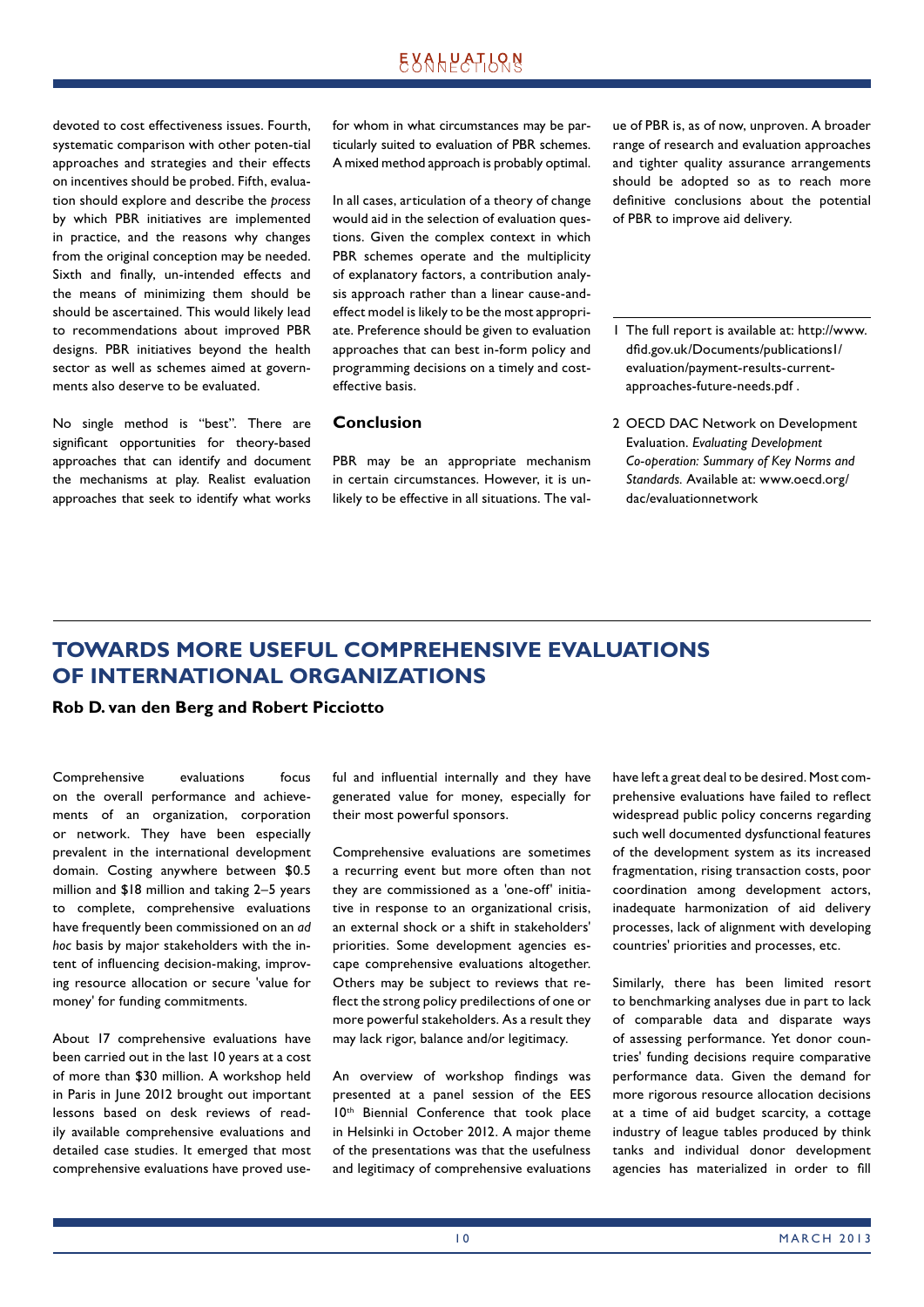# EXALPATLRN

the need. But here again questions have arisen regarding the rigor of their evaluative content and the validity of the resulting rankings.

In a nutshell, the weaknesses of the current comprehensive evaluation system are to a large extent caused by collective action dilemmas. Individual organizations tend to commission comprehensive evaluations to match the distinctive perspectives of their most influential owners and/or to respond to internal management needs. Silo thinking is the inevitable consequence so that individual comprehensive evaluations are conceived as *ad hoc* and unique with the resulting tendency to 'reinvent the wheel' and to avoid learning from previous evaluations.

The Paris workshop concluded that "guidance" on comprehensive evaluations would help improve the relevance and quality of future comprehensive evaluations. Such guidance would be directed at governing bodies, evaluators and stakeholders. It would disseminate knowledge and identify good practice. The Helsinki panel presentations and the debate that ensued focused on what this guidance might look like and how to achieve greater rigor and legitimacy.

Derek Poate highlighted the top-down nature of many comprehensive evaluations and their failure to achieve country level ownership of evaluation processes and findings. He also pointed to the need to address corporate governance issues, to ensure independent quality assurance and to resort to benchmarking. He favored the linkage of comprehensive evaluations to decision making geared to organizational reform processes or replenishments in order to facilitate use of evaluation findings.

Bob Picciotto focused on the international context in which comprehensive evaluations take place. He referred to the asymmetry of power relationships embedded in comprehensive evaluation designs. While comprehensive evaluations should be tailor made to the challenges faced by individual organizations they should also comply with Paris Declaration principles. The current failure to reflect those principles in comprehensive evaluations has undermined their value and credibility.

Elliot Stern stressed the need for flexibility in comprehensive evaluations. In his view achieving comparability was desirable but intrinsically hard due to the different size, nature and mandates of international organizations. He therefore saw room for "action research" oriented comprehensive evaluations specifically geared to finding pragmatic solutions for emerging challenges faced by each organization.

Caroline Heider noted that transnational partnership programs were increasing in number and influence and that they were in dire need of comprehensive evaluations. The World Bank's Independent Evaluation Group has published a source book to help guide such evaluations. They draw on international good practice and they have been disseminated by the DAC evaluation network. They need updating and in the process they should take on board lessons from comprehensive evaluations.

Indran Naidoo laid stress on the issue of subsidiarity. Comprehensive evaluations should be conceived as ways of gaps not filled by existing independent evaluations. Hence, they should be conceived and planned in the context of existing evaluation programmes within the overarching development evaluation architecture. In turn, this implies sound evaluation foundations grounded in solid and independent internal evaluation systems.

Finally, Rob D. van den Berg concluded and pointed Conference participants to the recently established community of practice on comprehensive evaluations. The GEF Evaluation Office hosts an online Comprehensive Evaluation Platform for Knowledge Exchange (CEPKE). The CEPKE (www.cepke.org) went live in October 2012. It allows evaluation specialists and other interested professionals to share ideas, information, and experiences related to carrying out comprehensive evaluations of institutions.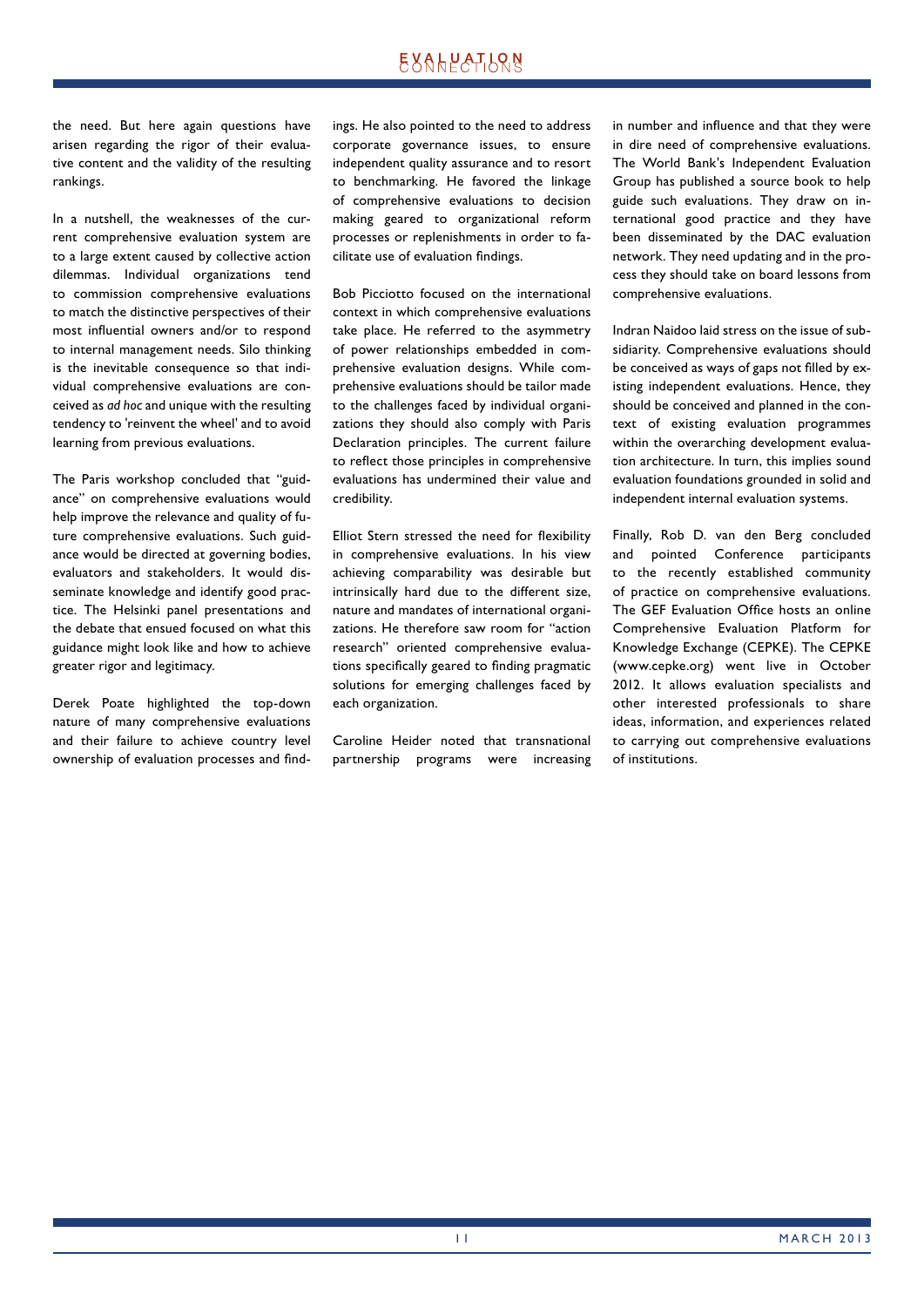# **VALUING EVALUATION POWER AND THE POWER OF EVALUATION IN "SPEAKING TRUTH TO POWER"**

### **Sandiran Premakanthan**

*"The truth that makes men free is for the most part the truth which men prefer not to hear". Herbert Agar*

The phrase "speak truth to power was popularized by the Quakers during the mid-1950s. But its origins go much farther: Moslems assert that the *"Prophet Muhammad said that the best form of jihad is to speak truth to power"* while Jews *"are commanded by Torah to speak truth to power"*. As evaluators what does this slogan mean to us, our profession and our practice?

By speaking evaluation truth to power the public interest is enhanced. But this assumes that the power of evaluation is judiciously exercised. Valuing global evaluation power requires estimates of the volume of evaluation carried out and its effects. Such an exercise might be applied to governments, philanthropic foundations, financial institutions, government aid agencies, United Nations (UN) agencies, non-governmental organizations (NGOs) as well as to policy networks, both national and international.

Evaluation power may be defined as the ability or official capacity to exercise control or authority on the dollar investment in evaluation infrastructure or capacity building to meet policy requirements and evidence gathering to continuously measure, monitor and evaluate for informed decision making in program expenditure management (accountability) or strategic uses. The *power of evaluation* is a measure of the wealth of performance results: measurement, monitoring and evaluation evidence created for use by the evaluation community, the individuals and institutions vested with evaluation power, to inform and influence program, policy, and resource allocation and reallocation decision makers by speaking truth to power.

Use of the "value model" is illustrated by the evaluation power actually exercised within the government of Canada. An estimate of the supply of measurement, monitoring and evaluation services in Canada is displayed below using the most recent Treasury Board Secretariat (2011) report on the evaluation function.

| Resource<br>Category   | $2007 - 08$<br>$$$ millions) | $2008 - 09$<br>$$$ millions) | $2009 - 10$<br>$$$ millions) | $2010 - 11*$<br>$$$ millions) |
|------------------------|------------------------------|------------------------------|------------------------------|-------------------------------|
| <b>Total Resources</b> | 57.3                         | 60.9                         | 66.8                         | 67.4                          |
| % Annual Increase      | N/A                          | 6.3                          | 9.7                          | 0.9                           |

*Table 1. Financial Resources Expended on the Evaluation Functions of Large Departments & Agencies (LDAs) in the Government of Canada From 2007–08 to 2010–11.*

The investment of \$67.4 million in 2010–11 resulted in acquiring and maintaining an evaluation capacity federal government wide equal to 497 FTEs (Full-time Equivalent – Table 2).

| Evaluation<br>Resources                | $2007 - 08$ | $2008 - 09$ | $2009 - 10$ | $2010 - 11*$ |
|----------------------------------------|-------------|-------------|-------------|--------------|
| <b>Full-Time</b><br>Equivalents (FTEs) | 409         | 418         | 474         | 497          |
| % Annual Increase                      | N/A         | 2.2         | 13.4        | 4.9          |

*Table 2. FTEs Working in Evaluation in the Government of Canada From 2007–08 to 2010–11.*

The federal government evaluation capacity supplemented by contracted resources (consultants) provided annual evaluation coverage of 6.2 % (2010–11) of direct program spending (\$9.93 billion) when compared to 14.2 % coverage in 2009–10 (Table 3).

| Direct Program Spending &<br>evaluations by Fiscal Year               | $2007 - 08$ | 2008-2009 | 2009-2010 | 2010-2011 |
|-----------------------------------------------------------------------|-------------|-----------|-----------|-----------|
| Total<br>Number of Evaluations                                        | 2           | 134       | 164       | 136       |
| Direct Program Spending<br>Covered by Evaluations<br>$$$ millions)    | 5,041       | 5.879     | 11,999    | 6,607     |
| Total Direct Program<br>Spending From Main<br>Estimates (\$ millions) | 77,617      | 79,327    | 84,665    | 99,325    |
| Annual Evaluation<br>Coverage (%)                                     | 6.5         | 7.4       | 14.2      | 6.7       |

*Table 3. Evaluations of Federal Program Spending in Large Departments & Agencies (LDAs) From 2007–08 to 2010–11.*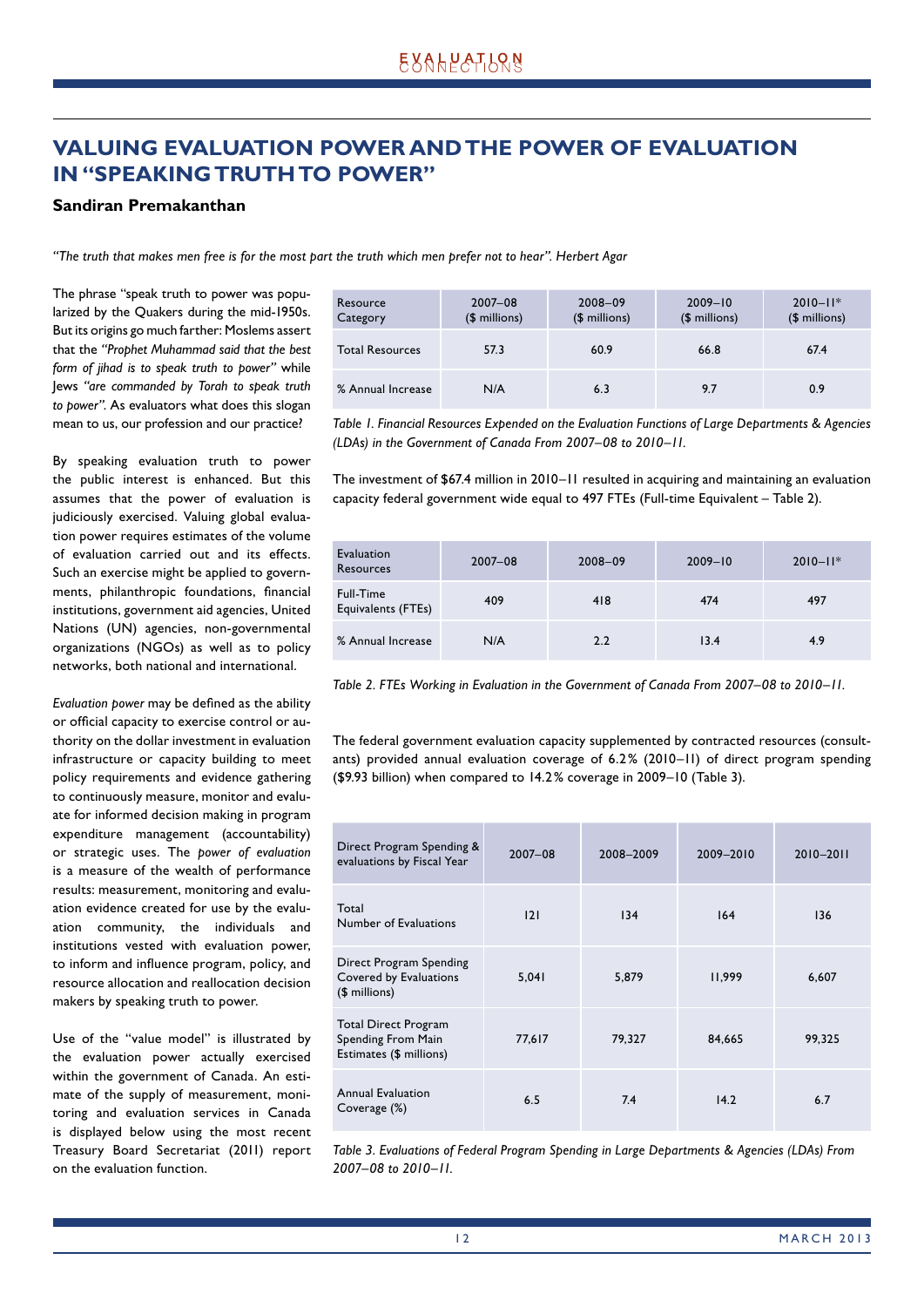# EXALPATLRN

The evaluation coverage requirements of section 6.1.8 of the 2009 Policy on Evaluation demands a 100% coverage of all direct program expenditure of \$99,325 million or \$9.9325 billion (2010-11 figures in Table 3) on a five year evaluation cycle beginning in 2013. This means the Canadian federal government's evaluation power must meet the demand for annual evaluation coverage of 20 % of direct program spending.

Table 3 suggests that evaluation coverage has fallen from 14.2 % (2009–10) to 6.7 % (2010– 11) of the potential demand. The 2012 annual report predicts that the annual coverage rate will rebound significantly in 2011-12. But in a climate of government deficit reduction requiring improved effectiveness of scarce public resources, the question arises as to whether the current evaluation power, \$64.7 million with an annual average increase of 5.63 % is adequate.

On the demand side, the model attempts to value evaluation information by its use for internal program management and for strategic purposes. For example, the 6.7 % evaluation coverage in 2010–11 produced 136 evaluations. The annual reports rated the quality and use of the evaluations as "strong" or "acceptable" (over 85%). The value of the use of the evaluation power from the 136 evaluations could be assessed from the contributions and direct attribution to expenditure management decisions. The TBS annual reports (2011) and (2010) claim that Treasury Board Secretariat analysts use evaluation evidence when examining and providing advice on funding proposals.

What would be the optimum dollar value of investment to meet the evaluation coverage requirements of section 6.1.8 of the 2009 Policy on Evaluation? Systematic use of the value model would provide "what if" scenarios for different levels of evaluation power. The Canadian government value model suggests an average evaluation FTE standard cost range of \$135K – \$140K and evaluation coverage range of 18-20 million per evaluation FTE.

However, the optimum would be dependent on validated standards of average cost of an evaluation FTE and of evaluation coverage. Based on the value model, the return on investment would hinge on the actual use of performance results evidence for informed decision making on policy, program expenditure management and program improvement including Cabinet Committee decisions and Parliamentary Reporting. Research is needed to determine the true value of the use of evidence in program expenditure management and strategic decision making.

Estimates of the value of investment in evaluation compared to other uses are also required and this would vary according to the context. A more distant step would be to conduct international comparisons of evaluation power in both public and private sector institutions to gather evidence for setting international bench marks. The value model could estimate the evaluation power requirements for various public and private institutional and country scenarios for evaluation coverage of direct program expenditure requirements.

While further research is needed it is safe to assume that the return on investment from the evaluation function in any organizational setting is dependent on the value it adds in providing products and services, the right quantity and quality of advice, at the right time, to the right people all the time. For this to happen, the evaluator facilitated by an organization culture that promotes openness, frankness, honesty and truthfulness and supported by norms, policies, systems and processes should "seek the truth and fearlessly speak truth to power".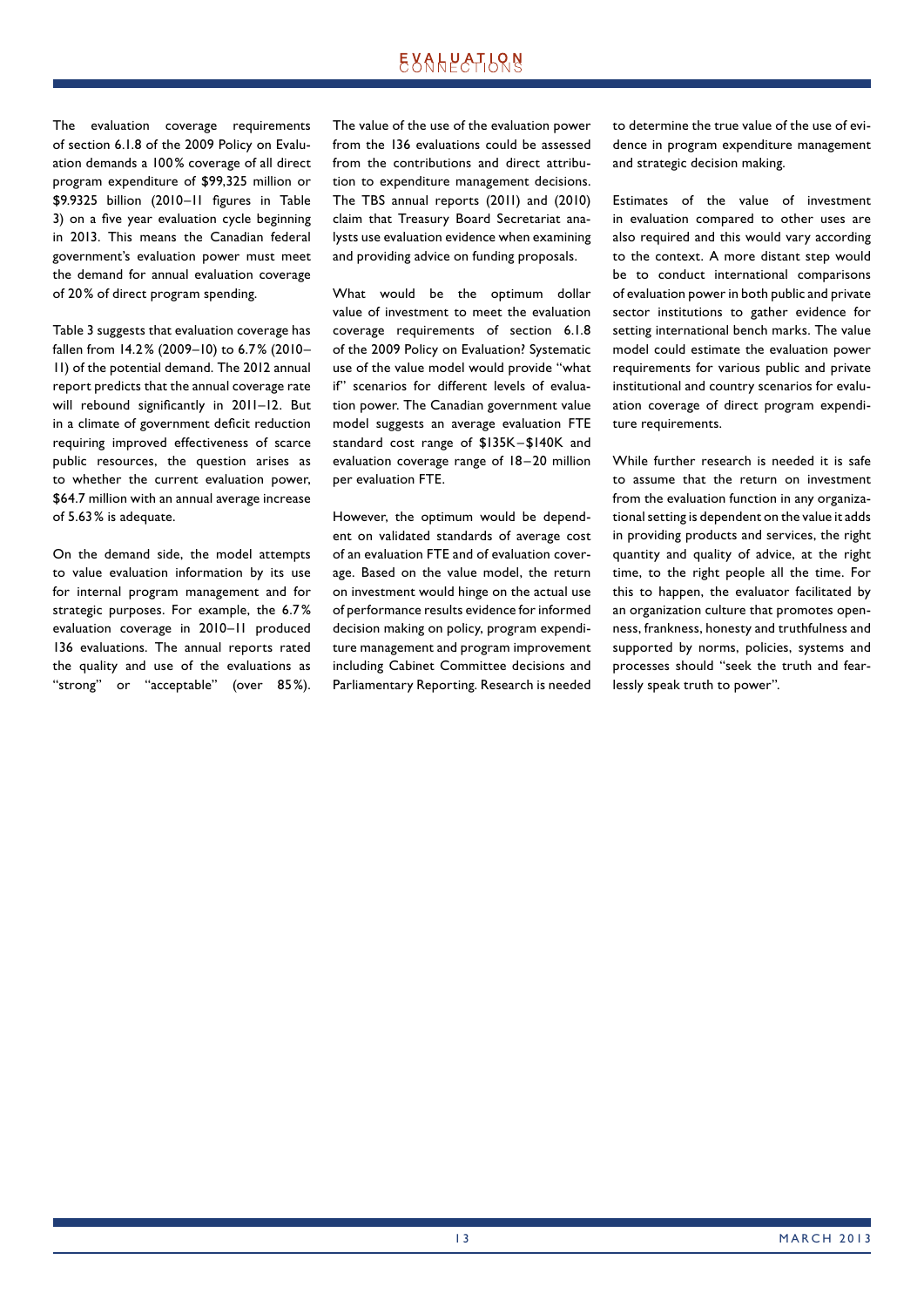# **STRENGTHENING EVALUATION FOCUSED PROGRAMMES IN EUROPEAN UNIVERSITIES**

### **The USPE Network1**

Post-graduate programmes in evaluation began to emerge across Europe at the end of the 1990's. Since then, at least one new programme was created every year. About fifteen European countries now offer at least one evaluation diploma, in addition to the plethora of smaller modules dedicated to evaluation as part of other university programmes. This trend demonstrates that European universities are increasingly interested in and committed to delivering diplomas in evaluation, even if the current public finance crisis has led to the interruption of some programmes, notably in the UK.

At the London Conference of the EES (2006), the leaders of six university programmes came together to form an informal network – the University Study Programmes in Evaluation (USPE), which sponsored panel sessions on evaluation education at subsequent EES conferences in Lisbon, Prague and Helsinki (2008 to 2012). At all of these events it was possible to draw on Bern University surveys of the European study programmes in evaluation.

Survey responses from eleven programmes in nine countries were summarised at the Helsinki Conference<sup>2</sup>. During the Conference, several other programmes expressed their willingness to join the survey which now covers fifteen master-level programmes in twelve countries (Belgium, Denmark, France, Germany, Greece, Italy, Netherlands, Romania, Spain, Sweden, Switzerland, and  $UK)^3$ . Most of these programmes are devoted to policy and programme evaluation.

At the Helsinki Conference, the issue of education in evaluation at universities was discussed in a panel session called *"Building evaluation capacity through university programmes: where are the evaluators of the future?"* Three successive presentations followed by debates addressed the following issues: (i) audience of the programmes; (ii) training approaches; and (iii) prospect for Europe-wide crossfertilization. The following lines summarise these debates and the related works of the USPE Network.

### **What are the current audiences of evaluation focused programmes?**

Overall, the fifteen surveyed programmes deliver about 200 diplomas per year. Seven programmes are recruiting mid-career professionals only and the eight other ones are also targeting young students. Four programmes are multi-disciplinary while others have specific connections with academic disciplines (economics, education, management, policy analysis, public administration, social research), policy areas (development, education, health), or neighbouring professions (monitoring, policy design, financial analysis). The overall picture is that evaluation focused programmes deliver a small number of diplomas/degrees which is proportionate to the small 'niche' that evaluation activities occupy in the public sector and the still limited professionalization of these activities.

### **What are the training approaches?**

The training methods are predominantly academic (thesis, papers, and seminars). However, seven programmes also call on their participants to undertake real life tasks such as doing a small evaluation project on their own, carrying out an empirical research, doing a meta-evaluation, writing the terms of reference for an evaluation, competing for public procurement of external evaluation services, identifying and discussing ethical challenges, and / or assessing the methodological quality of an evaluation. Three programmes include an internship (up to five months).

The survey does not show the extent to which the programmes are based on professional competencies or capabilities. This is however an area where the members of the USPE Network have worked hard over the last five years. Building upon a literature review, they recognised that there is a broad international consensus about evaluation competencies so that a distinctly European approach would not end in something different from what is being done

in other continents. On the other hand, they admitted that none of their six programmes could reasonably claim to cover the whole range of evaluation competencies. They also acknowledged that each university needs to freely develop its own priorities and learning objectives in a competitive environment and in its own national context.

Conversely, the USPE members considered that evaluation focused programmes should refer to a set of "core competencies or capabilities" that are both essential for and specific to the evaluation profession. In this respect, they established a first version of thirteen core competencies while recognising that there is still a long way to go before the profession could reach a consensus on that issue. Moreover, there is an even longer way to go before universities become capable to confirm that their graduates have a sufficient mastery of core competencies or capabilities in a harmonised manner across Europe.

### **What is the prospect for cross-fertilization across European programmes?**

While preparing this paper, the USPE members acknowledged that (1) there is a growing demand from all around Europe for opening and enlarging their network and (2) the EES has established a Thematic Working Group (TWG) on the Professionalization of Evaluation having four priorities, one of which being "expanding the supply of high quality evaluation education and training". It was then decided to invite all members of and applicants to the Network to join the existing 'Professionalization TWG', to create a sub-group on education and training within that TWG, and to stop the USPE Network. Hence, the issue of cross-fertilization among European universities will be discussed within that new framework.

Looking ahead, it is clear that the biannual survey of Bern University is a valuable tool that deserves to be continued and amplified in order to monitor and advertise the supply of education and training across Europe. The idea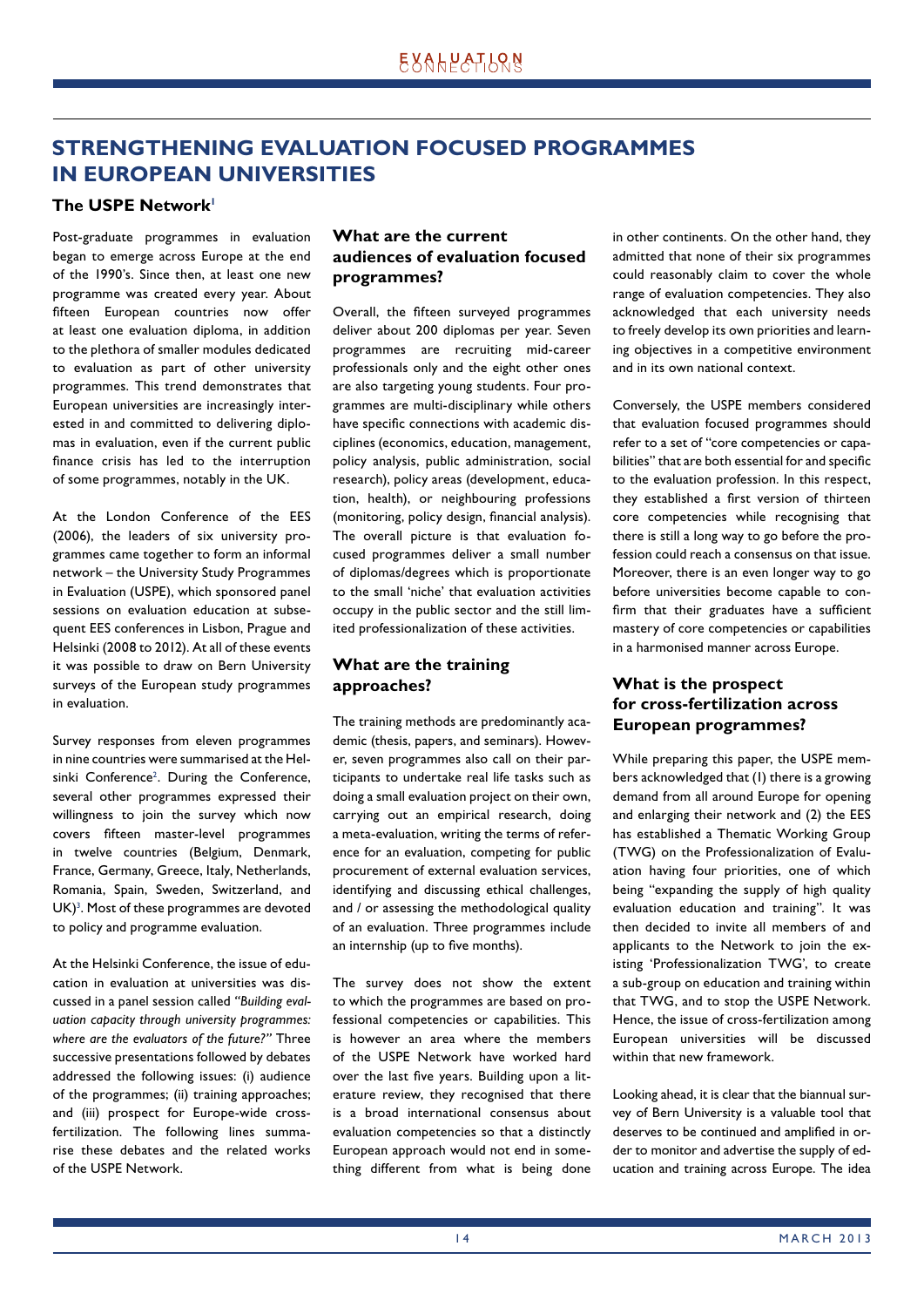of sharing experience in the area of teaching and training methods could also be considered (e.g. sharing case studies, textbooks, fundamental references). However, the prospect for such exchanges is limited for two reasons. First the programmes tend to be delivered in the national languages (among the surveyed universities, only one non-UK programme is delivered in English). Second, there is a wide diversity of connections with academic disciplines, policy areas, and neighbouring professions as noted above. For the same reasons there is probably limited room for exchanges of students and visits of teachers<sup>4</sup>.

On the other hand, the authors of this article consider that European cooperation would be very useful in developing competency or capability standards as well as methods for assessing these. In this area, universities are on the supply side of the labour market and they could usefully cooperate with those who hire their graduates on the demand side of the market.

- 1 The University Study Programmes in Evaluation (USPE), involves programmes located in Bern, London, Lyon, Madrid, Odense, and Saarbruecken. The leaders of these programmes jointly authored this article: Georgie Parry-Crooke, London Metropolitan University; Peter Dahler-Larsen, Suddansk Universiteit, Odense; Maria Bustelo, Universidad Complutense de Madrid; Verena Friedrich Universität Bern; Jörg Rech Universität des Saarlandes; Jacques Toulemonde, Université de Lyon.
- 2 Friedrich, V. & Beywl, W. (2012). European university-based study programmes in evaluation: Eleven profiles. University of Bern: Centre for University Continuing Education. (The document can be requested by contacting verena.friedrich@zuw.unibe.ch).
- 3 All programmes targeting students are called 'Master' with the meaning of a post-graduate Bologna-like diploma. Things are less clear for programmes targeting mid-career professionals which may have other names, e.g. 'Certificate', 'Diploma', or 'Master' of Advanced Studies in Switzerland bearing 15, 30 and 60 European Credits respectively. The survey also covered one programme at PhD level.
- 4 Only one such exchange was experienced within the USPE network.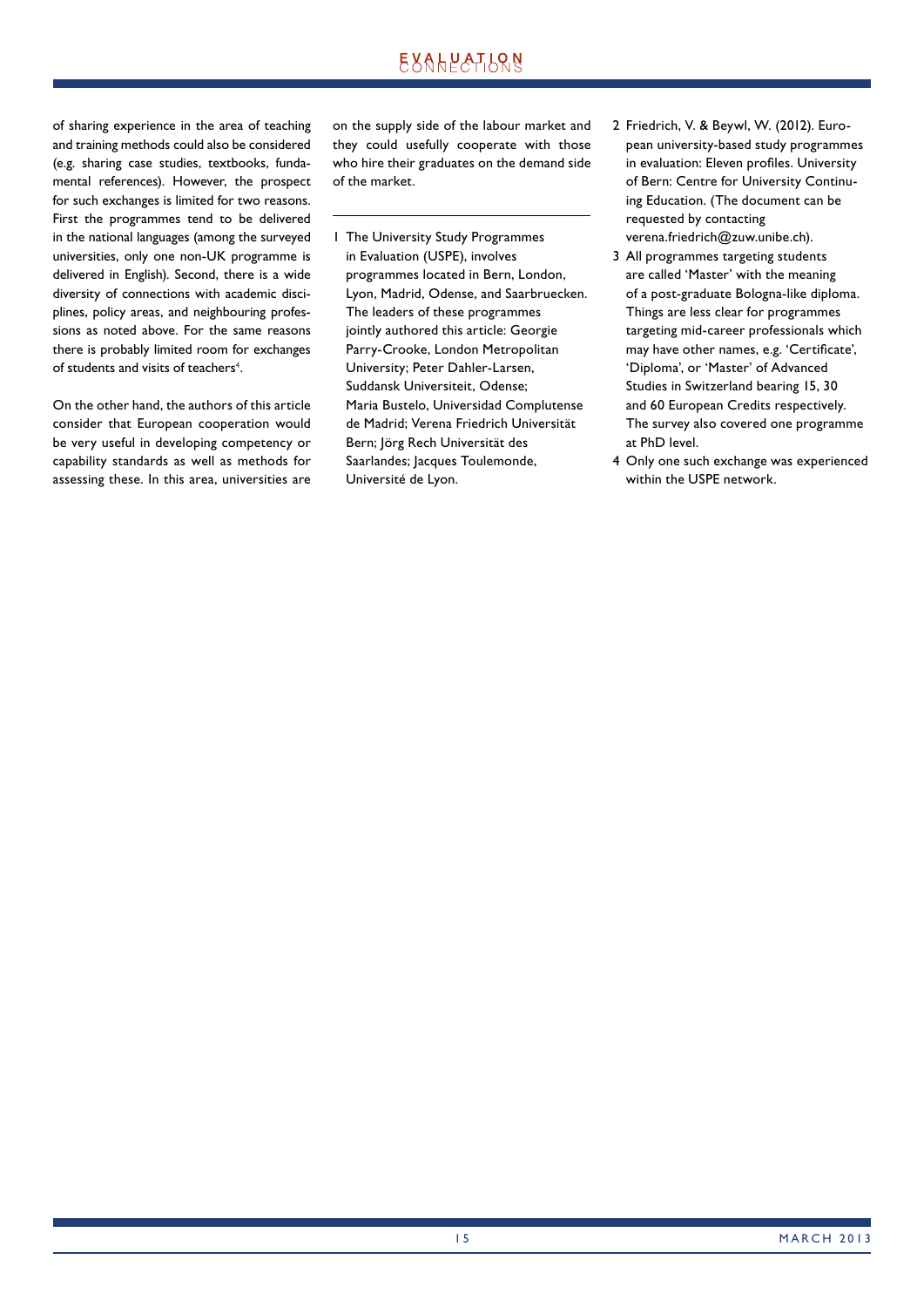# **OBITUARY: CAROL WEISS**

### **Robert Picciotto**

The evaluation community has suffered a huge loss. Carol H. Weiss died on Tuesday, January 8, 2013 at the age of 86. She was born and raised in New York, graduated from Cornell University and earned an M.A. and a Ph.D. at Columbia University. She devoted her entire professional career to evaluation and left behind an extraordinary legacy. Her contributions span all facets of evaluation theory and practice.

At the Bureau of Applied Social Research at Columbia University, and later at Harvard, she conducted groundbreaking social research studies geared to public policy decisions. She had a solid grasp of the realities of policy making and stood firm on the critical need for strictly objective, evidence based evaluation work. She harboured no illusion about the limits of instrumental use of evaluation findings but took pains to highlight the myriad other ways of achieving results through principled evaluation.

Through numerous books and articles as well as through generous participation in workshops and conferences she challenged all evaluators to achieve excellence and influence. In a field fragmented by competing conceptions of evaluation Carol Weiss always stood above the fray. While she never engaged in petty doctrinal disputes she did not refrain from engaging in fulsome debate regarding important evaluation policy issues– and she did so with grace, subtlety and civility. She always looked for common ground

through patient dialogue across the multifaceted evaluation world.

Carol Weiss reached out to all the social sciences. By pioneering new approaches and crafting new concepts in programme evaluation, theory based approaches, qualitative and quantitative methods, evaluation use, etc. she vastly expanded the boundaries of the evaluation discipline and enhanced the stature and utility of our fledgling profession. She won many awards, including the Myrdal Award from the Evaluation Research Society as well as fellowships at the Centre for Advanced Study in the Behavioural Sciences and the Brookings Institution.

Carol Weiss won the admiration, respect and affection of all evaluators who read her, met her or debated with her. According to Michael Patton, "Evaluation lost one of its great pioneers when Carol Weiss passed away… Dialogues, discussions and, yes, debates, with Carol Weiss over the years have had an enormous impact on the field". For Michael Scriven "a special virtue, besides the content of her work, was her respect for civility"… Eleanor Chelimsky will miss "her calm spirit of inquiry, her knowledge, her capacity to see other points of view".

For Stewart Donaldson, she "was a profound and influential thinker about evaluation theory and practice and an exemplary role model". Patricia Rogers will remember "not only her contributions but also her generosity of spirit". Finally for Jane Davidson "this is a huge loss for evaluation. Her brilliant ideas live on" and for Lois-ellin Datta Carol Weiss is still "here through her influence on our thoughts including the cascading discussions, debates, theories from her path-breaking 1970 article on politics and evaluation".

Carol Weiss travelled, consulted and advised widely and frequently. Her empirical contributions to evaluation practice are legion. She worked with dozens of U.S. government agencies, international agencies, and governments in Africa, Asia, Australia, and Europe in fields as diverse as international development, public health, crime and delinquency, agriculture, mental health, and education. She greatly enjoyed the rough and tumble of evaluation practice.

When as Director General, Evaluation of the Independent Evaluation Group I was faced with a particularly complex evaluation challenge (the assessment of a community based poverty reduction initiative) I turned to Carol Weiss and she insisted on working directly with staff in order to assess the operational context, unearth the hidden assumptions and identify the key hypotheses underlying the programme. She exuded curiosity and quiet enthusiasm. She worked hard as part of the evaluation team and she won everyone over given her deadpan sense of humour, her infinite patience and her modesty. I too will miss her.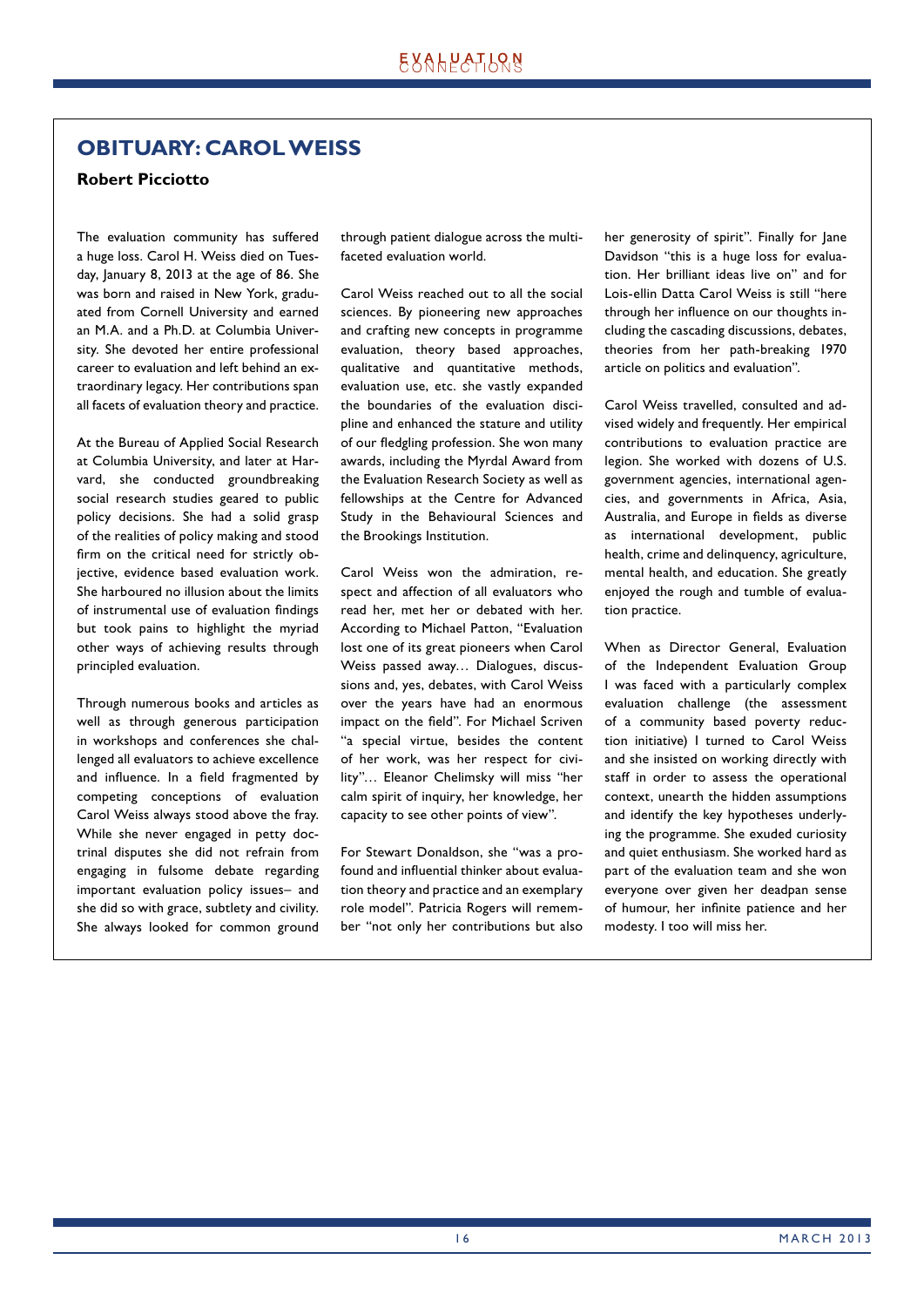# **PROPOSAL FOR A NEW THEMATIC WORKING GROUP ON PUBLIC PRIVATE PARTNERSHIPS**

### **Mehmet Uzunkaya**

Given the ever increasing constraints on government budgets and growing demand for better infrastructure, public-private partner-ships (PPPs) have become a widespread method of infrastructure service provision throughout the world for the last couple of decades. On a global scale, the total investment commitment of infrastructure projects with private participation was more than 1.8 trillion US dollars between 1990 and 20II'.

PPPs are long-term contractual agreements between public and private sector that relies on the notion of combining and utilising respective strengths, different functions and comparative advantages of the two sides and sharing the risks associated with a public sector project between the partners, in such a way that each party assumes the risks for which one is better in handling compared to the other.

While PPPs offer promising benefits and have development impact potential, they also include complex multi-disciplinary processes and stages as compared to conventional procurement methods. This makes them subject to a multiplicity of risks, mismanagement of which may jeopardize all envisaged benefits and result in sub-optimal resource use. PPPs also include many different stakeholders with considerably varying objectives and motives, all aiming to maximise their own welfare. In addition, the long-term nature of PPP contracts raises inter-generational equity issues. These factors necessitate careful evaluation of PPP projects and programs, ex-ante and ex-post, from different viewpoints in an interdisciplinary way so as to realize their development potential and to avoid sub-optimal resource use, now and in the future.

In contrast to their development potential, widespread use, interdisciplinary character and stakeholder variety, however, evaluation of PPP projects and programs have not been given its deserved attention so far, especially in developing countries. In such an environment, the lack of high quality ex-ante and ex-post evaluations of PPP projects and programs may result in recursive PPP arrangements, which are far from satisfying critical stakeholders' objectives.

EES members interested in joining a TWG on PPPs should contact me and the secretariat (secretariat@europeanevaluation.org). If it turns out that there is sufficient interest, I would be happy to be the coordinator.

My email address is: mehmet.uzunkaya@kalkinma.gov.tr.

1 World Bank and PPIAF, PPI Project Database. (http://ppi.worldbank.org)

# **EES 'PUBLIC HEARING' AT THE EU PARLIAMENT**

The European Evaluation Society is proud to inform you that a 'Public Hearing' on "Evaluation in Democracy", sponsored by the EES and hosted by Tarja Cronberg, Member of the European Parliament, will be held on April 10, 2013 at the European Parliament Building in Brussels.

The main purpose of this one-day workshop is to stimulate debate and innovative thinking about the potential role of evaluation in the European Parliament and the European Commission. The event is intended to encourage collaboration among European evaluation institutions and the expanding European evaluation community of practice.

We will begin by probing the meaning of democratic evaluation. The debaters are two eminent EES members (Elliot Stern, former EES President and Editor of the Journal Evaluation and Bob Picciotto, EES board member).

This will be followed by a session on the twin objectives of evaluation – accountability and learning. It will allow participants to explore issues raised in the EES Brussels event of 2011 when Nicoletta Stame stated that *"the current crisis calls for a change in attitude: public administrations should 'learn to learn', evaluation should become part of the business of government, and it should be incorporated into a 'responsible' public administration"*. The debaters are two former EES Presidents: Murray Saunders and Ian C. Davies.

The morning session will close with a panel, chaired by our host, Tarja Cronberg, MEP.

It will feature brief presentations of evaluations carried out in, on and by the European Parliament. The discussants will be representatives of STOA (Science and Technology Options Assessment), the Policy department and Library of the European Parliament.

The focus of the afternoon sessions will be on the use of evaluation within the Commission, including assessments of EU's regulatory performance. A roundtable will be chaired by Karin Attström, EES board member during which representatives of different evaluation departments will interact with the audience.

The one-day event will close with an open discussion regarding the future of evaluation. For more information please visit www.europeanevaluation.org.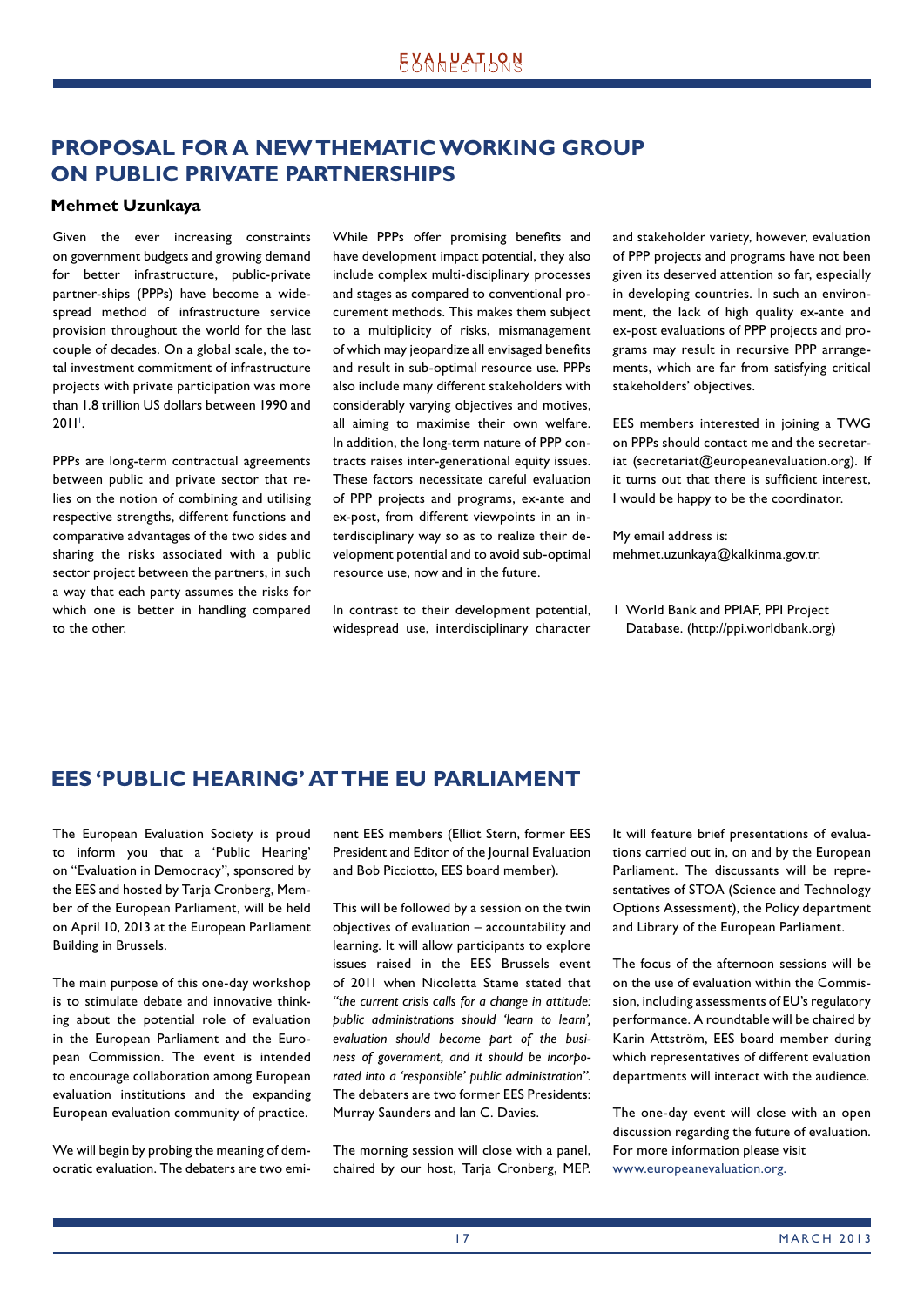# **EVALUATION IN DEMOCRACY**

### **A 'PUBLIC HEARING' of the EUROPEAN PARLIAMENT HOSTED BY TARJA CRONBERG, MEP AND SPONSORED BY THE EUROPEAN EVALUATION SOCIETY (EES)**

**Purpose:** To explore the potential of evaluation in the democratic process through enhanced accountability and organizational learning. **Audience:** MEPs, Evaluation experts of the EU institutions, EES members. **Date:** 10 April, 2013.

**Place:** European Parliament, ASP 1 E 1, Rue Wiertz 60, B-1047 Brussels

#### **PROGRAMME**

8.30–9.15 **Registration** 

#### 9.15–9.45 **Setting the stage**

Tarja Cronberg, MEP Maria Bustelo, EES President Moderator: Liisa Horelli, EES Board member

### 9.45–10.45 **Session 1.1: What is democratic evaluation?**

Two perspectives from Elliot Stern, former EES President and Bob Picciotto, EES Board member Audience debate Moderator: Claudine Voyadzis, EES Vice President and President Elect

10.45–11.00 Refreshment break

### 11.00–12.00 **Session 1.2: How can evaluation help strengthen accountability and learning in the European space?**

Murray Saunders, former EES President, on Accountability Ian C. Davies, former EES President, on Learning Audience debate Moderator: Maria Bustelo, EES President

### 12.00–13.00 **Session 1.3: Is the European Parliament benefiting from evaluation?**

A Round Table with representatives from Science and Technology Options Assessment (STOA), Policy Department and the Parliament library Moderator: Tarja Cronberg, MEP

13.00–14.00 Lunch break

14.00–14.30 **Session 2.1: Highlights of morning sessions** 

Barbara Befani and Liisa Horelli, EES Board members

14.30–14.45 Refreshment break

#### 14.45–16.00 **Session 2.2: The New European Commission Communication on Regulatory Fitness – Implications for Evaluation in the European Space**

Round Table: European Commission representatives (tbc) Audience debate Moderator: Karin Attström

### 16.00–17.00 **Session 2.3: Where do we go from here?**

Final panel with all speakers and audience participation Moderator: Maria Bustelo, EES President

# **EES BOARD MEMBER ELECTIONS & BOARD MEMBER CO-OPTION 2013**

Following the elections for the new Board member, which were successfully completed in January 2013, we would like to congratulate and welcome Robert Picciotto as our new elected EES Board member. We would also like to thank very much Julia Brümmer, Tamara Mulherin and Peter Wichmand for accepting their nominations and for their

willingness to contribute to the EES. Last but not least thank you to all nearly 140 EES members who casted their ballots.

Following the decision made on 21 February 2013 the EES Board is also happy to welcome back Murray Saunders, the former EES President 2008–2009, as co-opted EES Board member for 2013 (1 year term, renewable). Murray will take on the responsibility for fundraising of the EES Events and the EES Biennial Conference in 2014 and will represent the EES and NESE voice on the board of the IOCE (collaboration through the Executive Committee of EvalPartners initiative).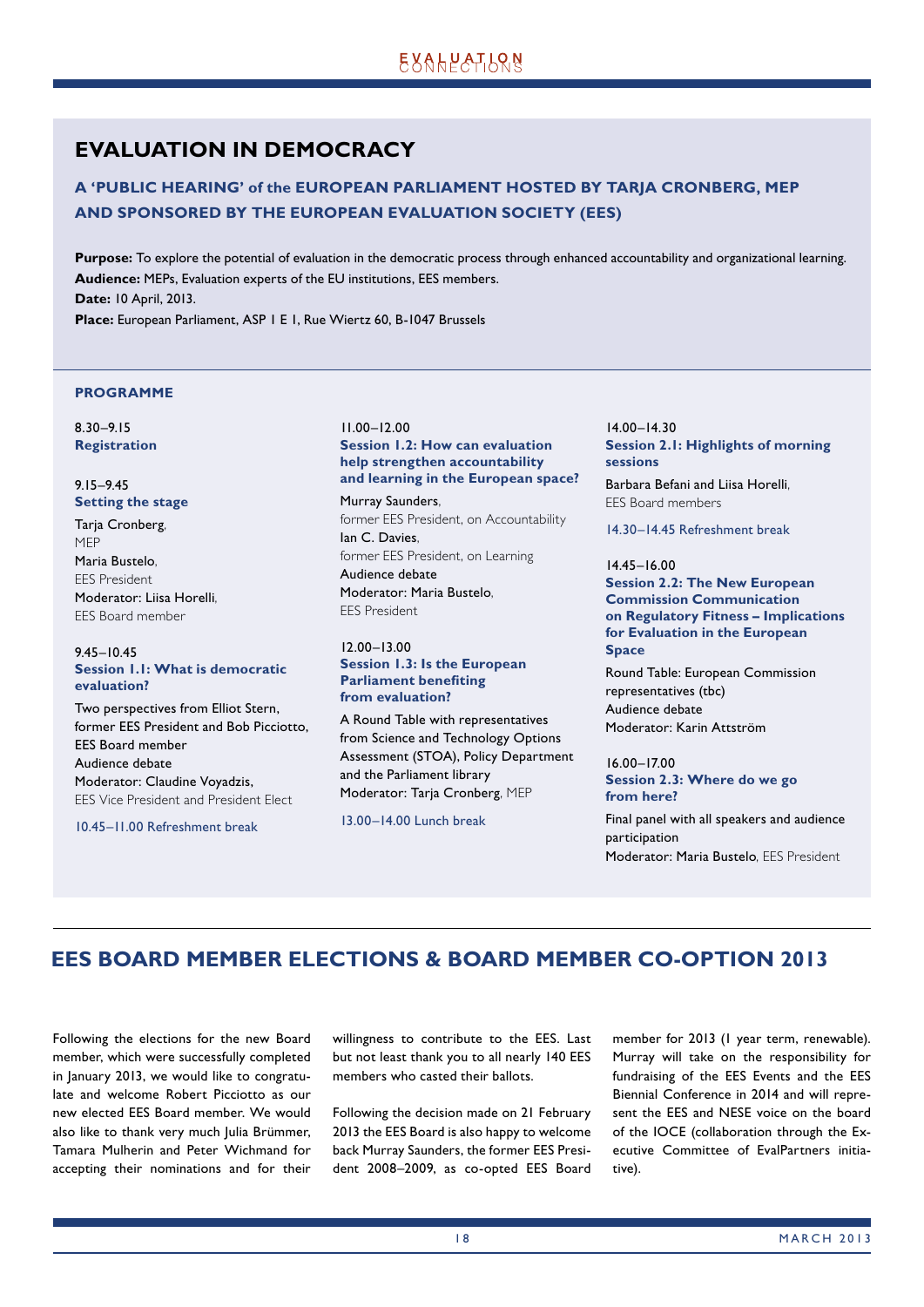# **THE AUTHORS**

#### **Barbara Befani,**

Barbara Befani is a London-based Evaluation Methodologist working as an independent consultant. She has a European PhD



in Socio-Economic and Statistical Studies and her interests include small-n methods, the evaluation-specific logic, analytic sociology applied to evaluation; and most recently computational methods for complex systems modelling and the study of culture and microaggressions. Barbara collaborates on a regular basis with *Evaluation: the International Journal of Theory, Research and Practice*; she has joined international research networks and taught evaluation approaches and methods to PhD students, NGOs, UN and EU officers. She is a member of the American Evaluation Association, the Swedish Evaluation Society and is a Board Member of the European Evaluation Society.

#### **Maria Bustelo, PhD**

in Political Science, is President of the European Evaluation Society. An Associate Professor in the Department of Political Sci-



ence and Public Administration at the Complutense University, Madrid (UCM), Spain she directs its Master on Evaluation of Programmes and Public Policies and leads its Quality in Gender and Equality Policies team. She also serves as a member of Spain's National Agency for the Evaluation of Public Policies and the Quality of Public Services Board Committee. She has worked as an independent consultant for several Spanish public agencies, the European Commission and NGOs. She has published widely and has vast evaluative experience in the areas of community development, health promotion, drug dependency prevention, and gender policies.

#### **Peter Dahler-Larsen, PhD,**

is professor of evaluation at the Department of Political Science and Public Management, University of Southern Denmark,

where he is coordinating the Master Program in Evaluation. His main research interests include cultural, sociological and institutional perspectives on evaluation. He was the president of European Evaluation Society 2006–07. His most recent publication is "The Evaluation Society" (Stanford University Press, 2012).

#### **Kim Forss,**

Kim Forss works as an independent evaluation consultant based in Sweden. He has co-edited the recently published book

'Evaluating the Complex'. He has been President of the Swedish Evaluation Society and is a Board Member of the European Evaluation Society.

#### **Dr. Verena Friedrich**

heads the postgraduate study program in evaluation at the Centre for Continuing Education, University of Bern. She has

conducted evaluation and research projects related to the use of new technologies within higher education, to worksite health promotion and to tobacco prevention.

#### **Robert Kirkpatrick**

is Director of UN Global Pulse, an innovation initiative of the Secretary-General harnessing Big Data and real-time analytics for



global development and crisis resilience. He was the founding CTO of the Silicon Valley global health and disaster technology NGO InSTEDD, and co-founder of Microsoft Humanitarian Systems. He has spent more than15 years developing solutions with a focus on organizational change. He has done fieldwork in Iraq, Afghanistan, Kashmir, Uganda, Indonesia, Cambodia, and post-Katrina New Orleans.



### **Georgie Parry-Crooke**

is Reader in Social Research and Evaluation at London Metropolitan University. In 1999 she set up and was course director



of a Masters programme in evaluation and social research. She continues to carry out evaluations in the health and social care field as well as provide teaching and training in evaluation to a wide variety of audiences.

#### **Burt Perrin**

is an independent evaluation consultant with over 35 years' experience, with numerous publications and presentations



about how evaluation can be practical and useful. The major focus of his current work is on the organisation of the evaluation function; planning, designing and aiding in interpretation of evaluations; and quality assurance. Burt is a previous Secretary-General of the European Evaluation Society. He was awarded a lifetime membership for his outstanding contribution to the Society.

#### **Robert Picciotto**

Robert ('Bob') Picciotto, (UK) Professor, Kings College (London) was Director General of the World Bank's Independent



Evaluation Group from 1992 to 2002. He previously served as Vice President, Corporate Planning and Budgeting and Director, Projects in three of the World Bank's Regions. He was a member of the United Kingdom Independent Advisory Committee on Development Impact (2006–2010) and currently serves as a senior adviser to the International Fund for Agricultural Development, New Zealand Aid and the Rockefeller Foundation. He also sits on the Advisory Committee of Wilton Park, an executive agency of the UK Foreign and Commonwealth Office.